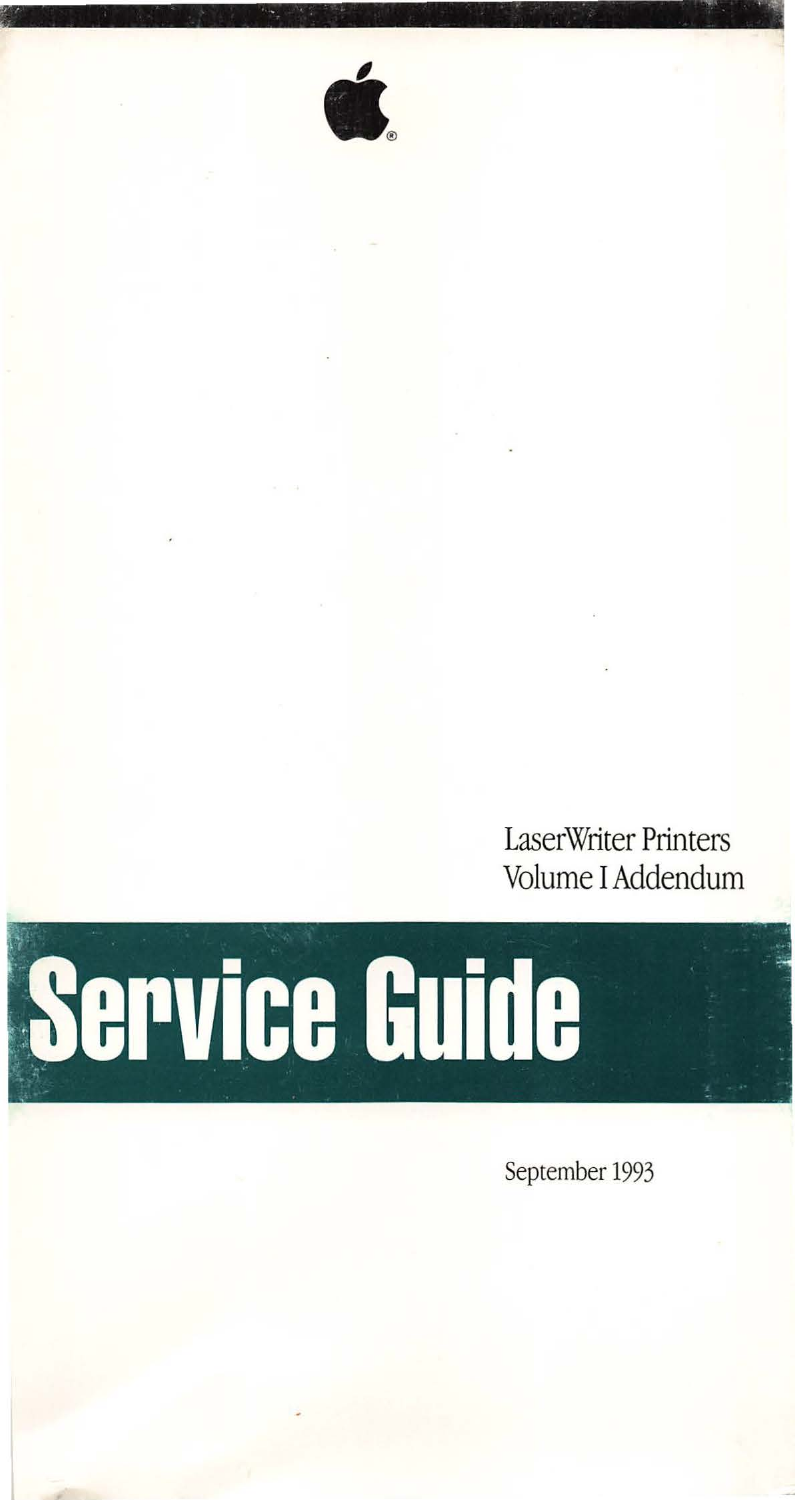©1993 Apple Computer, Inc. Apple, the Apple logo, LaserWriter, LocalTalk, and Macintosh are trademarks of Apple Computer, Inc., registered in the U.S. and other countries. AppleOrder, Finder, PhotoGrade, QuickDraw, System 7, and System 7.0 are trademarks of Apple Computer, Inc.

Helvetica, Palatino, and Times are registered trademarks of Linotype Company. ITC Avant Garde, ITC Bookman, ITC Garamond, ITC Zapf Chancery, and ITC Zapf Dingbats are registered trademarks of International Typeface Corporation.

 $\%$  POSTSCRIPT is a trademark of Adobe Systems Incorporated, which may be registered in certain jurisdictions.

No portions of this document may be reproduced in any form without the written permission of Apple Computer, Inc.

Every effort has been made to ensure that the information in this manual is accurate. Apple is not responsible for printing or clerical errors.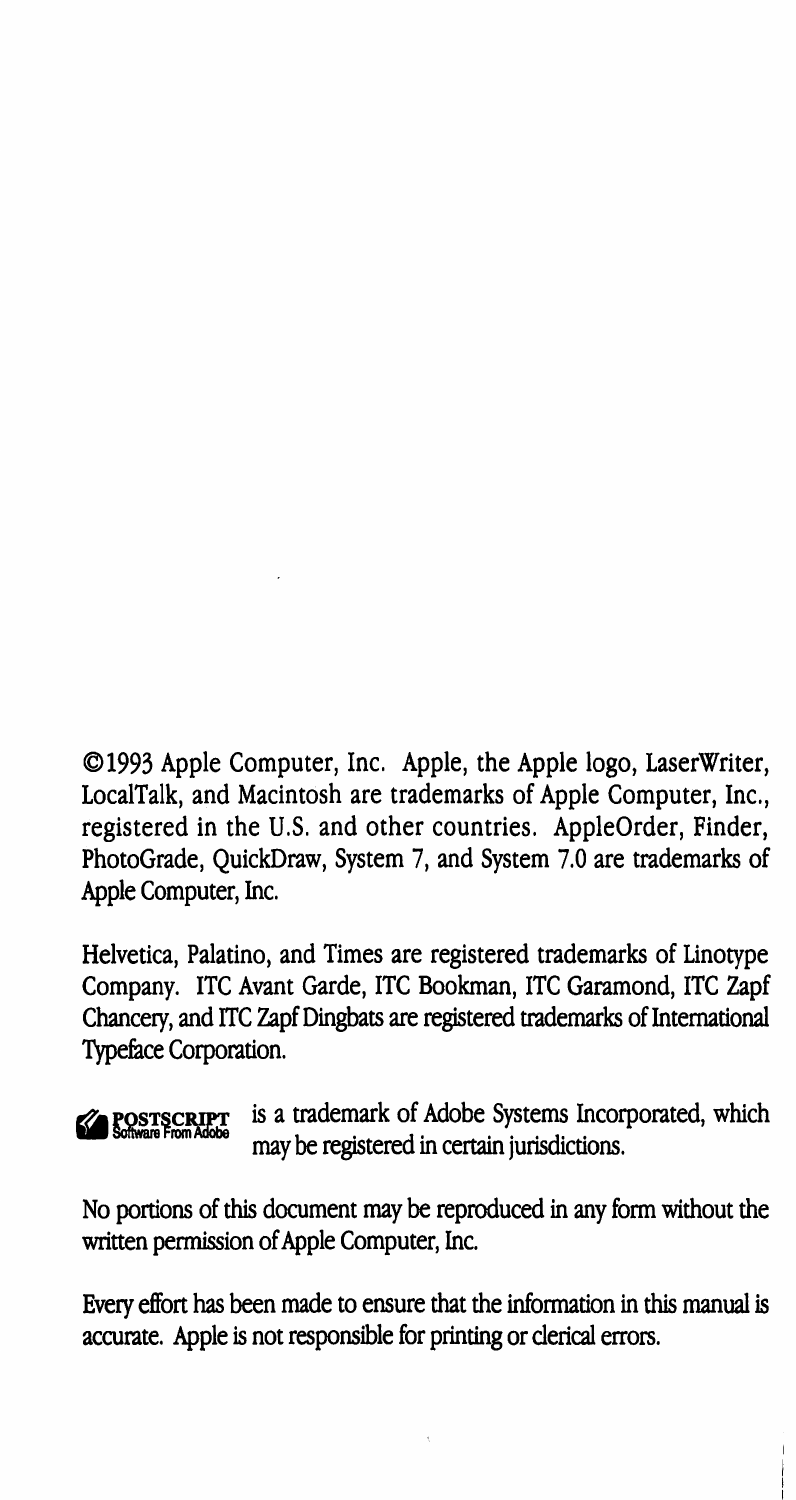# **Table of Contents**

| Controller-I/O Board Identification 5         |  |
|-----------------------------------------------|--|
|                                               |  |
|                                               |  |
|                                               |  |
|                                               |  |
| Personal LaserWriter SC/NT/NTR/LS and LS/L 15 |  |
|                                               |  |
|                                               |  |
|                                               |  |
|                                               |  |
|                                               |  |
|                                               |  |
|                                               |  |
|                                               |  |
|                                               |  |

 $\cdot$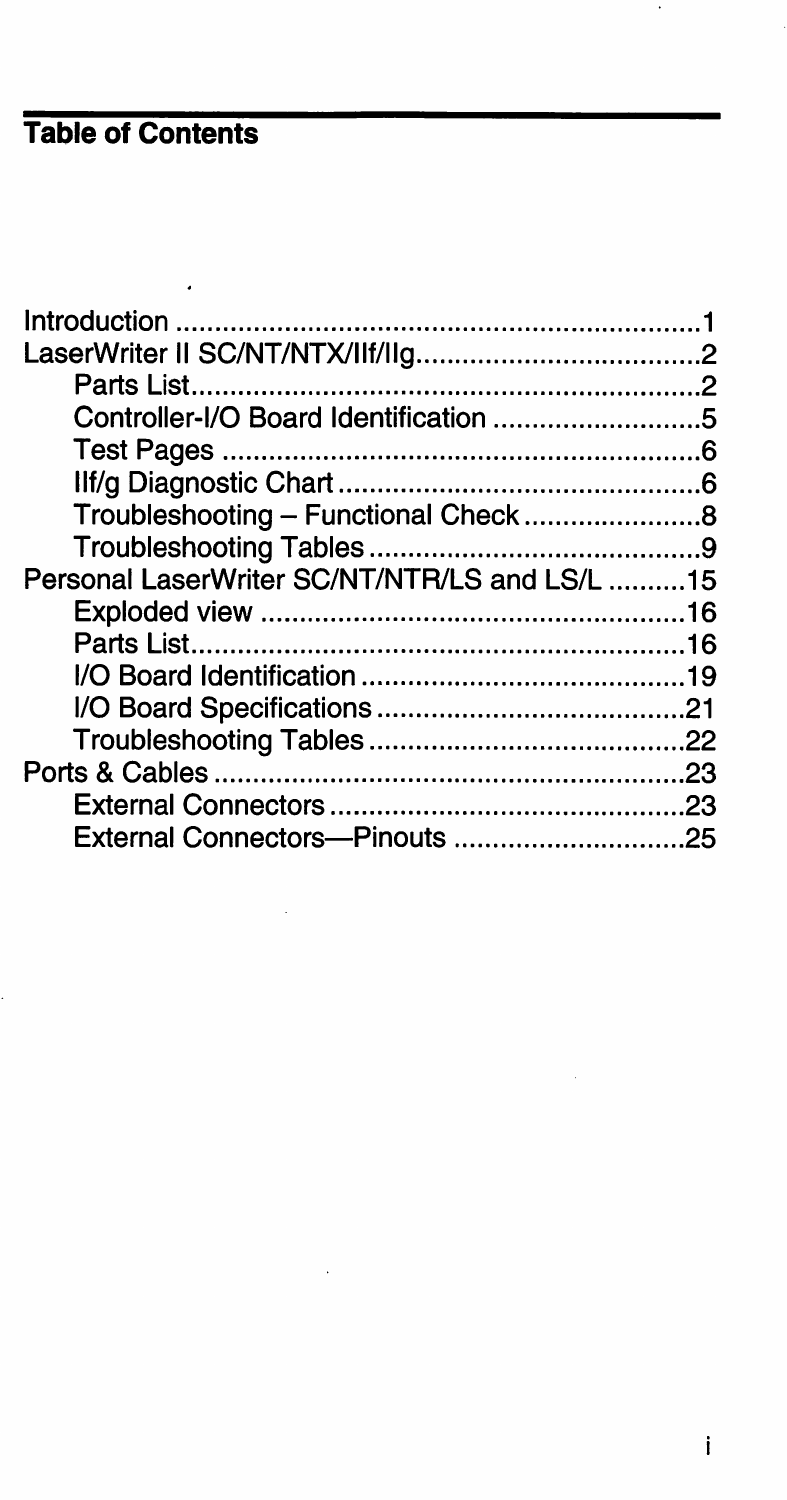#### **Introduction**

This addendum provides errata information for Volume 1 of the *Apple Service Guide for LaserWriter Printers* (published in January 1992) and includes additional information on the Personal LaserWriter LS/L and NTR printers. This addendum is divided into the following three sections:

- LaserWriter II SC/NT/NTX/IIf/IIg
- Personal LaserWriter SC/NT/NTR/LS and LS/L
- Ports & Cables

These sections correspond to tab sections in Volume 1 of the *Apple Service Guide for LaserWriter Printers.* For example, the "LaserWriter II SC/NT/NTX/IIf/IIg" section of this addendum contains corrections to the LaserWriter II SC/NT/NTX/llf/llg tab of Volume 1. The page number for which the corrections apply is given in parenthesis after the section title.

To get the most out of this addendum, Apple recommends that you:

- Review the errata information and update your *Apple Service Guide for LaserWriter Printers,* Volume 1 with the corrections.
- File this addendum in the back pocket of your *Apple Service Guide for LaserWriter Printers,* Volume 1 for future reference to Personal LaserWriter LS/I. and NTR information.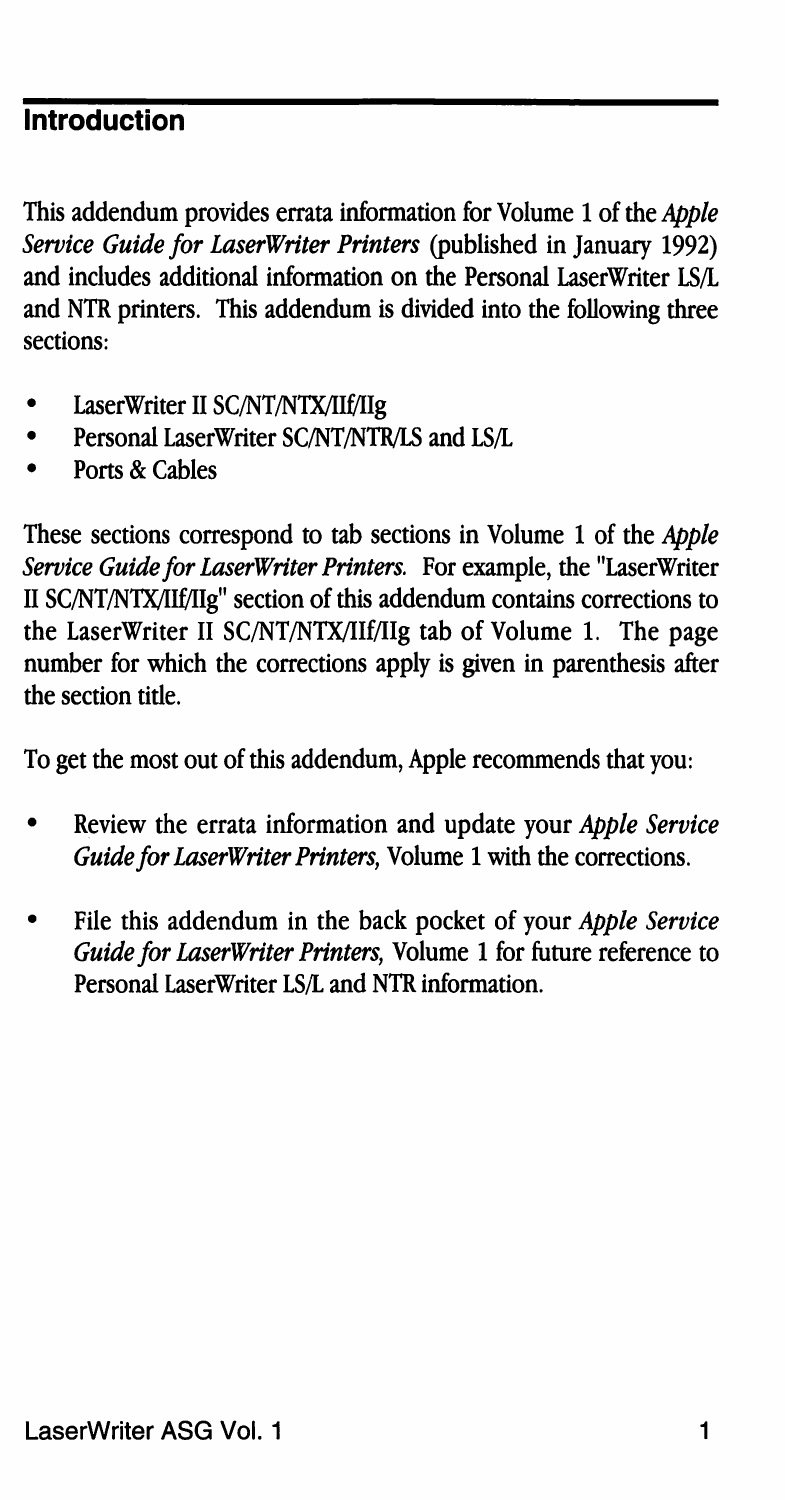#### **LaserWriter II SC/NT/NTX/IIf/IIg**

Following are updates to the LaserWriter II SC/NT/NTX/llf/IIg section of the *Apple Service Guide for LaserWriter Printers,* Volume 1. The page numbers in the section titles correspond to the page(s) in Volume 1 where the information originally appeared.

#### **Parts List (Pages** 4-6)

Following is the updated parts list for the LaserWriter II SC/NT/NTX/llf/IIg printers:

| <b>Bottom Case</b>              |  |
|---------------------------------|--|
|                                 |  |
|                                 |  |
|                                 |  |
| <b>Cassette Holder Assembly</b> |  |
|                                 |  |
|                                 |  |
|                                 |  |
|                                 |  |
|                                 |  |
|                                 |  |
|                                 |  |
|                                 |  |
|                                 |  |
|                                 |  |
|                                 |  |
|                                 |  |
|                                 |  |
|                                 |  |
|                                 |  |
|                                 |  |
|                                 |  |
|                                 |  |
|                                 |  |
|                                 |  |
|                                 |  |
|                                 |  |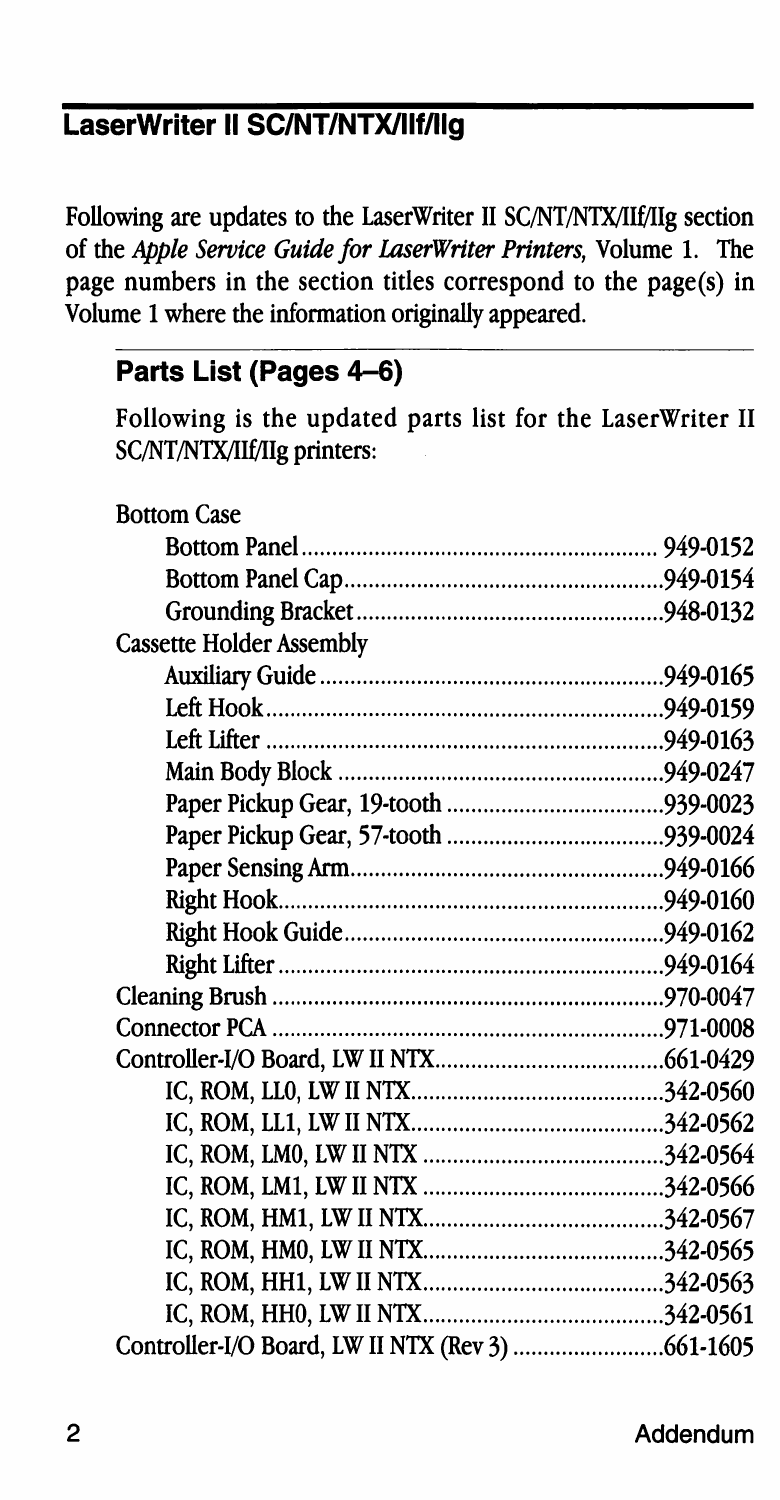| Controller-I/O Board, LW IIf (shipped w/o SIMMs)661-0776       |  |
|----------------------------------------------------------------|--|
| Assy, LW IIf Controller-I/O Board Bracket076-0418              |  |
| IC, ROM, UU, LW IIf and IIg, Rev 1.0 076-0863                  |  |
| IC, ROM, UM, LW IIf and IIg, Rev 1.0076-0862                   |  |
| IC, ROM, LM, LW IIf and IIg, Rev 1.0 076-0861                  |  |
| IC, ROM, LL, LW IIf and IIg, Rev 1.0076-0860                   |  |
|                                                                |  |
| Controller-I/O Board, LW IIg (shipped w/o SIMMs)661-0775       |  |
| Assy, LW IIg Controller-I/O Board Bracket076-0417              |  |
| IC, ROM, UU, LW IIf and IIg, Rev 1.0 076-0863                  |  |
| IC, ROM, UM, LW IIf and IIg, Rev 1.0076-0862                   |  |
| IC, ROM, LM, LW IIf and IIg, Rev 1.0 076-0861                  |  |
| IC, ROM, LL, LW IIf and IIg, Rev 1.0076-0860                   |  |
|                                                                |  |
|                                                                |  |
|                                                                |  |
| Controller-I/O Board, ROM Kit, LW IIf and IIg, Rev 2.0076-0452 |  |
| IC, ROM, UU, LW IIf and IIg, Rev 2.0 922-0524                  |  |
| IC, ROM, UM, LW IIf and IIg, Rev 2.0922-0525                   |  |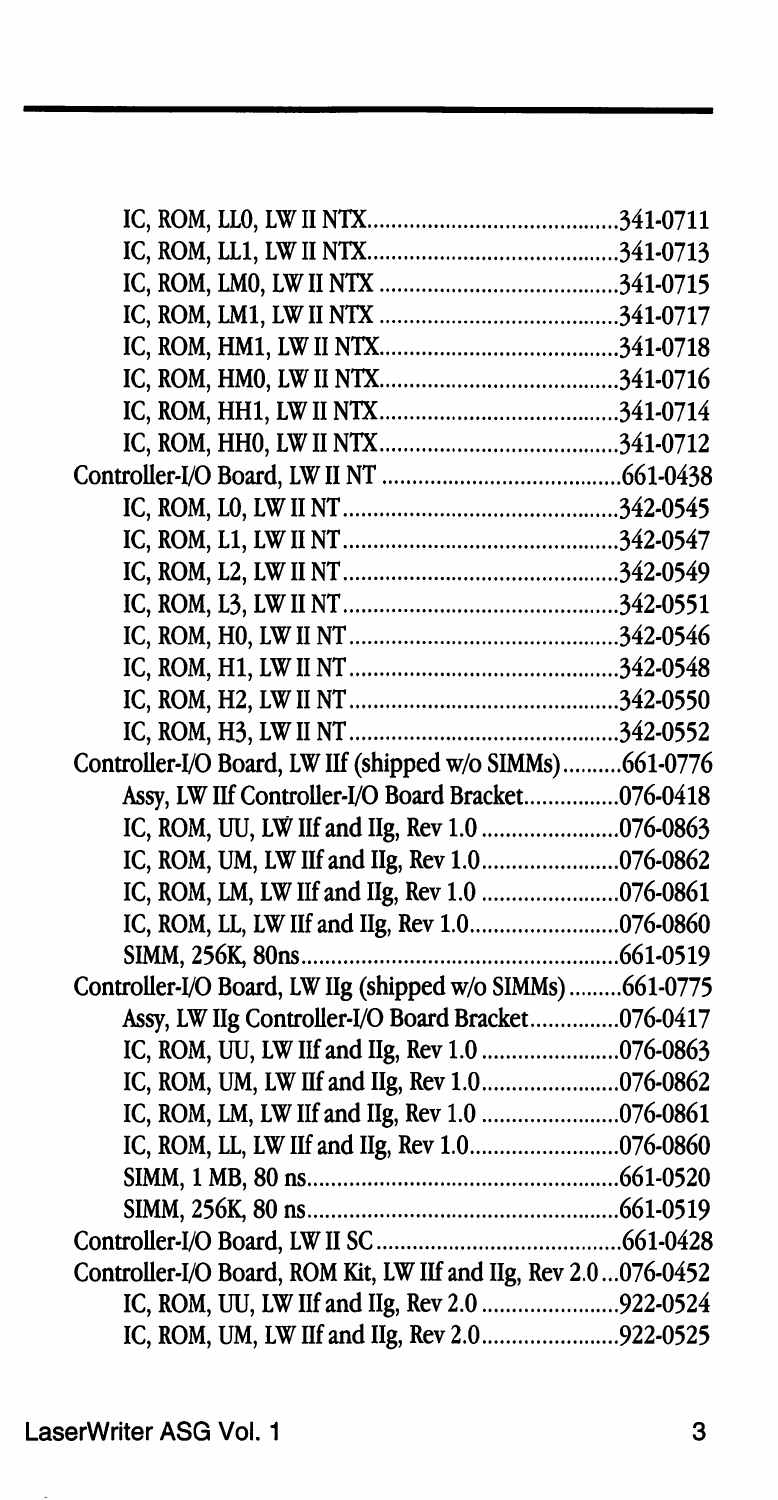| IC, ROM, LM, LW IIf and IIg, Rev 2.0 922-0513 |  |
|-----------------------------------------------|--|
| IC, ROM, LL, LW IIf and IIg, Rev 2.0922-0512  |  |
|                                               |  |
|                                               |  |
|                                               |  |
|                                               |  |
| Fuse, Medium Time Lag 3.15 A, 250 V 740-0061  |  |
|                                               |  |
|                                               |  |
| <b>External Panels</b>                        |  |
|                                               |  |
|                                               |  |
|                                               |  |
|                                               |  |
|                                               |  |
|                                               |  |
|                                               |  |
|                                               |  |
|                                               |  |
|                                               |  |
|                                               |  |
|                                               |  |
|                                               |  |
|                                               |  |
|                                               |  |
|                                               |  |
|                                               |  |
|                                               |  |
|                                               |  |
|                                               |  |
|                                               |  |
|                                               |  |
|                                               |  |
|                                               |  |
|                                               |  |
|                                               |  |

 $\cdot$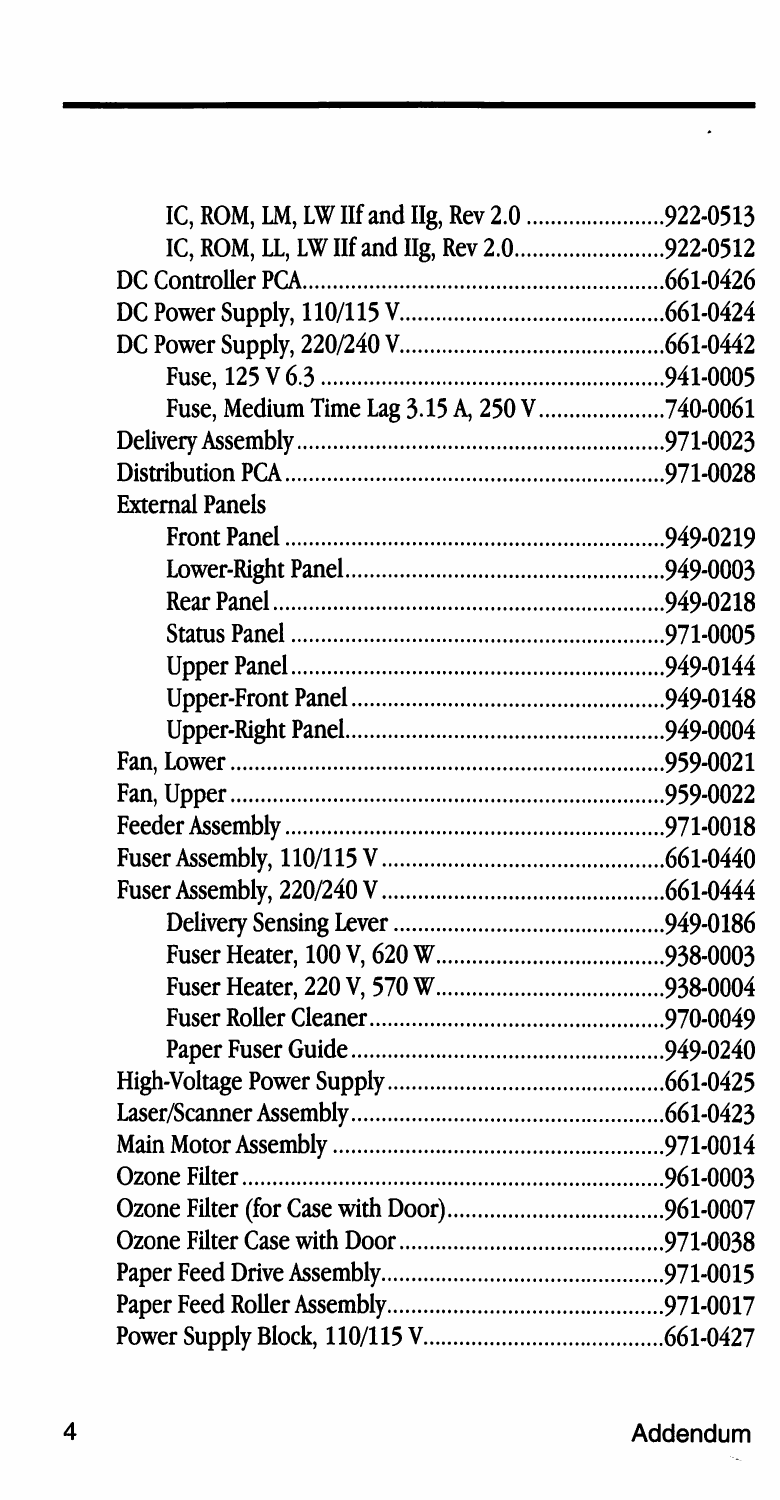| <b>Upper Main Body</b>                         |  |
|------------------------------------------------|--|
|                                                |  |
|                                                |  |
|                                                |  |
|                                                |  |
|                                                |  |
|                                                |  |
|                                                |  |
|                                                |  |
| Preconditioning Exposure Lamp Assembly971-0025 |  |
|                                                |  |
|                                                |  |
|                                                |  |

## **Controller-110 Board Identification (Page 9)**

The LaserWriter IIf and Ilg controller-1/0 boards are labeled incorrectly on page 9 of Volume 1. The top figure is labeled as the Ilg board, but it is actually the IIf board. The bottom figure is labeled as the IIf board, but is actually the Ilg board.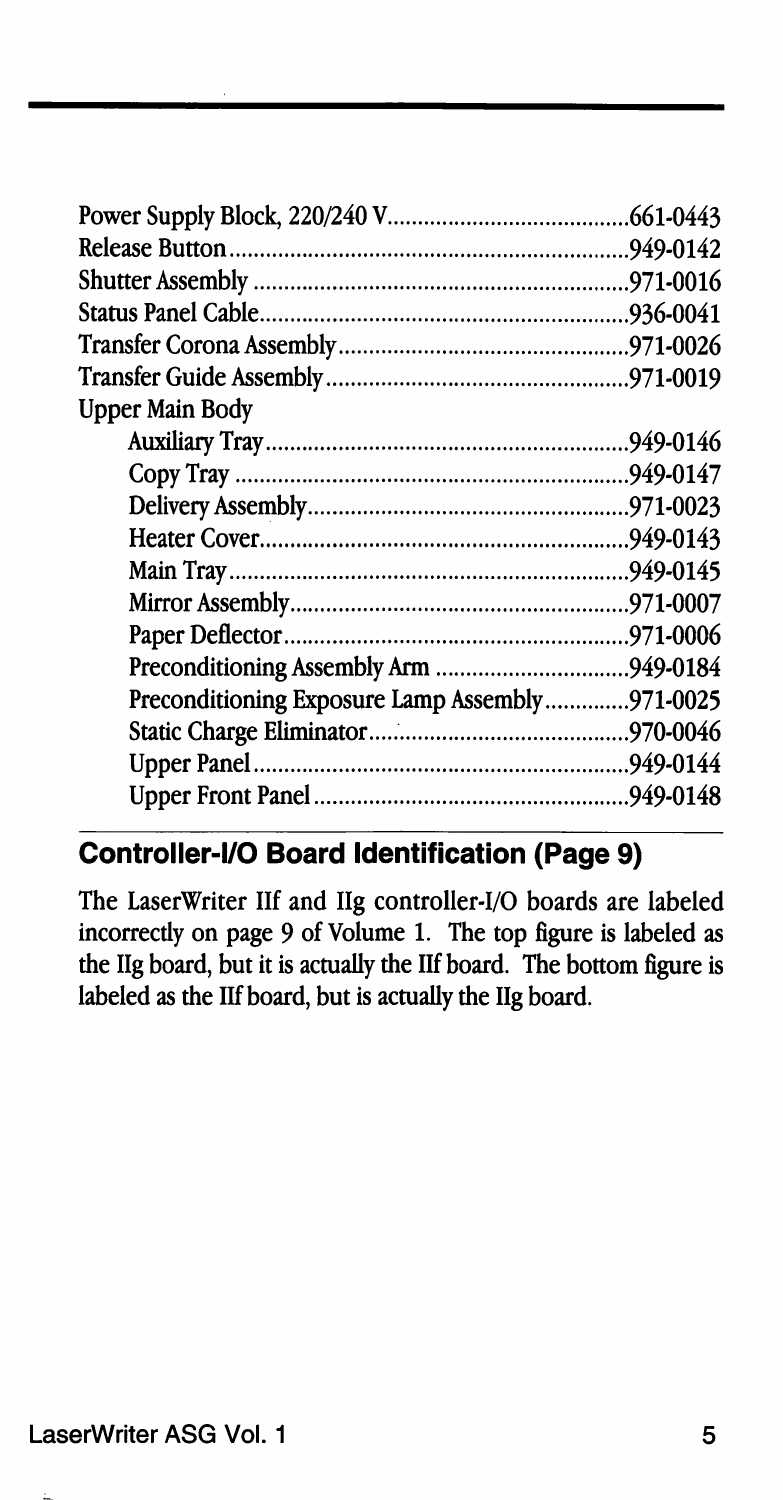## **Test Pages (Page 13)**

The LaserWriter II engine self-test page (also referred to as a service test page) prints as a series of black vertical lines, as shown in Figure 1 below.



#### **Figure 1 LaserWriter II Engine Self-Test Page**

**Note** If you are printing test pages with the printer cover removed, guard against bright light reaching the photosensitive drum. Excessive light can affect the quality of the prints.

#### **llf/g Diagnostic Chart (Page 15)**

Replace the introductory paragraph and diagnostic chart on page 15 with the following paragraph and updated chart:

To use the LaserWriter IIf or Ilg status LEDs for diagnostic purposes, set the rotary switch on the back of the printer to 4 and connect the LaserWriter II Test Connector to the DB-25 serial port. (If you don't have a Test Connector, jumper pins 4 and 22 on the DB-25 connector.)

Switch on the printer and observe the status LEDs. If an error condition exists, replace the component indicated.

**Note** There is no LED diagnostic available for the LaserWriter II NT/NTX/NTR printers.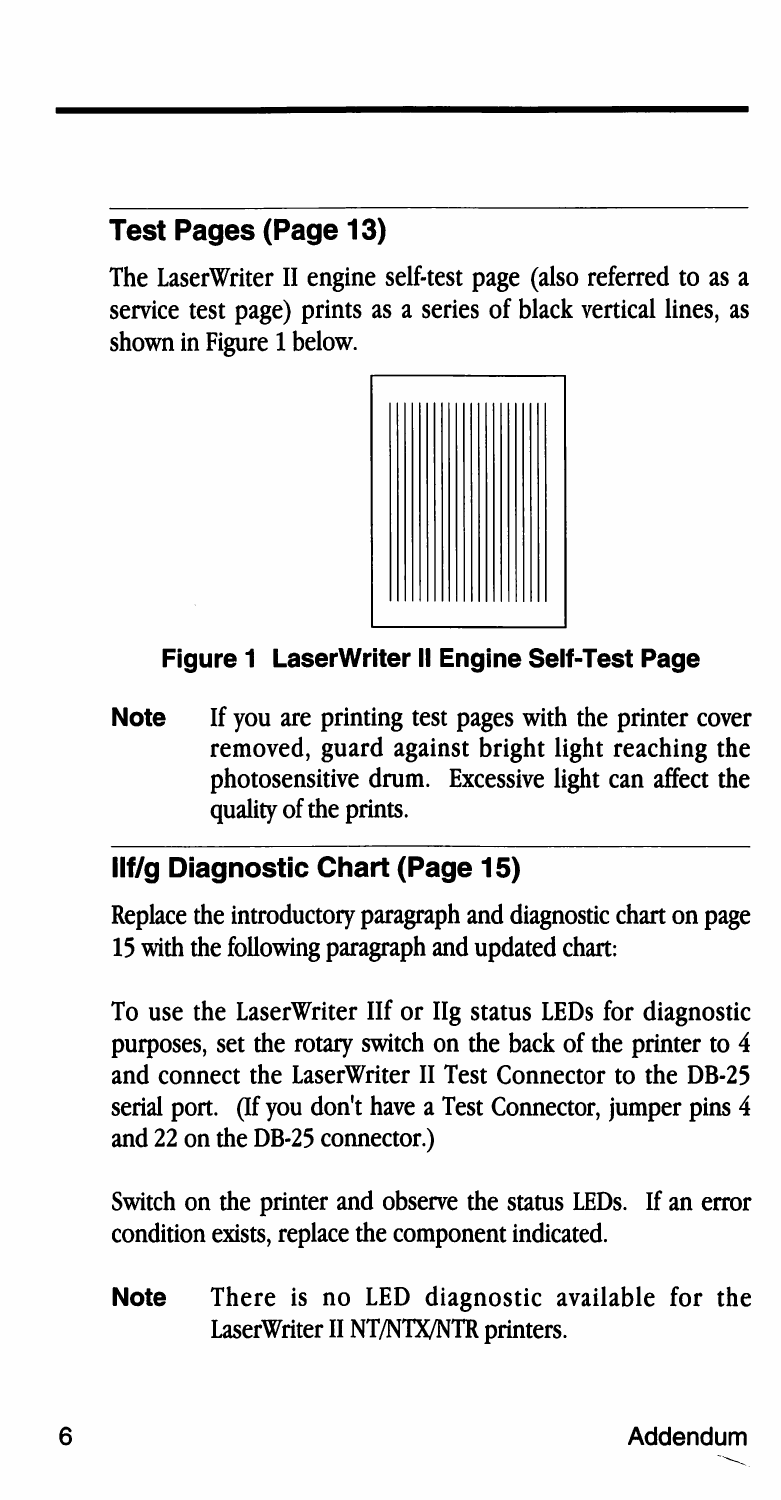|        | <b>Status LEDs</b> |       |       | Error                                        |
|--------|--------------------|-------|-------|----------------------------------------------|
| $\cup$ | ::                 |       | ₩ヶ    | <b>Condition/Action</b>                      |
| off    | on                 | flash | flash | Diagnostic executing.                        |
| flash  | flash              | flash | flash | No error.                                    |
| on     | on                 | flash | flash | Fuser assembly.<br>Refer to Table D          |
| on     | off                | flash | flash | Laser/scanner assembly.<br>Refer to Table K. |
| off    | off                | flash | flash | Laser/scanner assembly.<br>Refer to Table K. |
| off    | on                 | off   | off   | Replace ROM #1.                              |
| off    | on                 | off   | on    | Replace ROM #2.                              |
| off    | on                 | on    | off   | Replace ROM #3.                              |
| off    | on                 | on    | on    | Replace ROM #4.                              |
| on     | off                | off   | off   | Replace SIMM #1.                             |
| on     | off                | off   | on    | Replace SIMM #2.                             |
| on     | off                | on    | ٥ff   | Replace SIMM #3.                             |
| on     | off                | on    | on    | Replace SIMM #4.                             |
| on     | on                 | off   | off   | Replace SIMM #5.                             |
| on     | on                 | off   | on    | Replace SIMM #6.                             |
| on     | on                 | on    | off   | Replace SIMM #7.                             |
| on     | on                 | on    | on    | Replace SIMM #8.                             |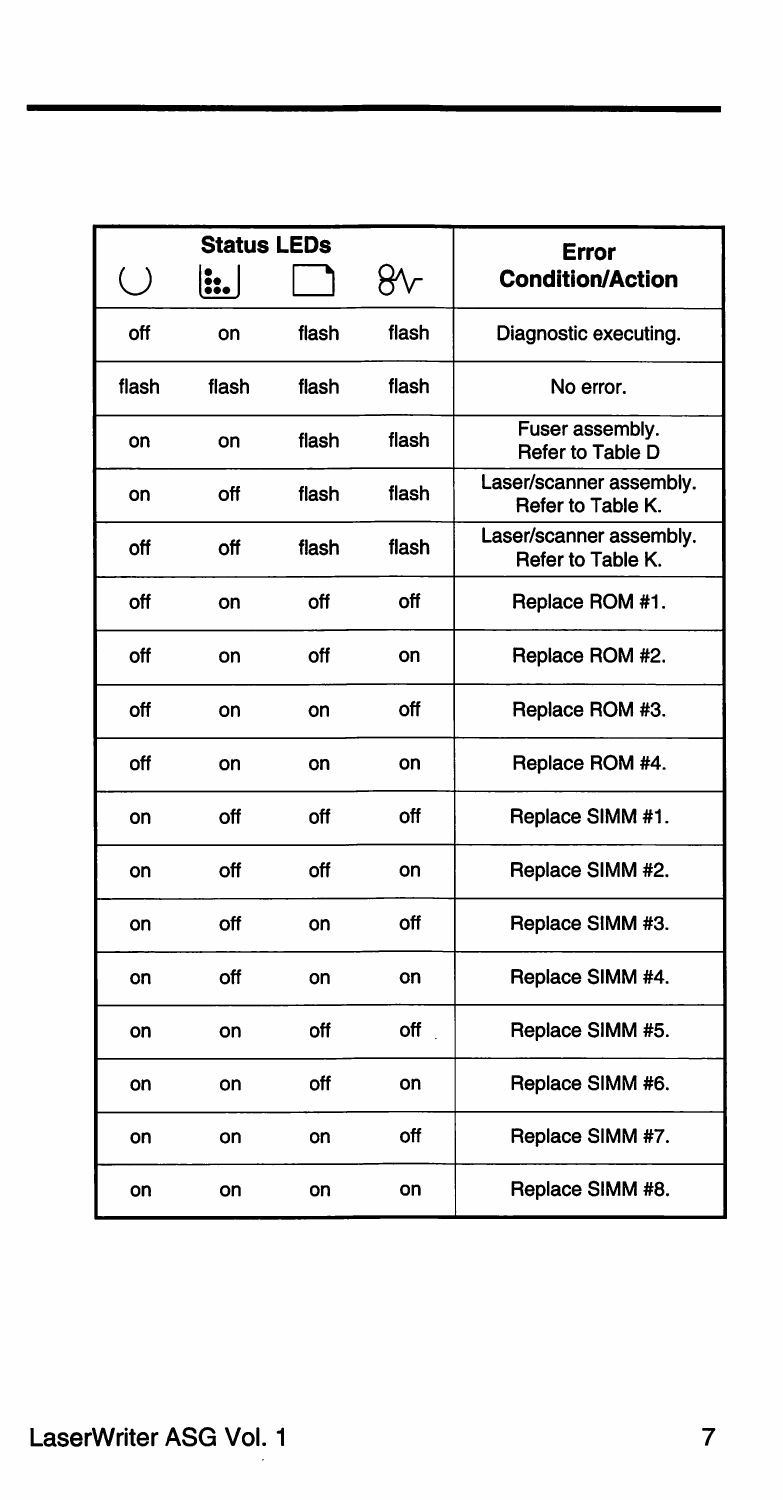# **Troubleshooting- Functional Check (Page 17)**

The following note pertains to the troubleshooting flowchart on page 17:

**Note** If you notice print quality problems on the startup test page that are *definitely* not present on the engine self· test page, you most likely have a faulty 1/0 board. If the print quality problems occur on both the user test page and engine self-test page, this points to a problem with the print engine.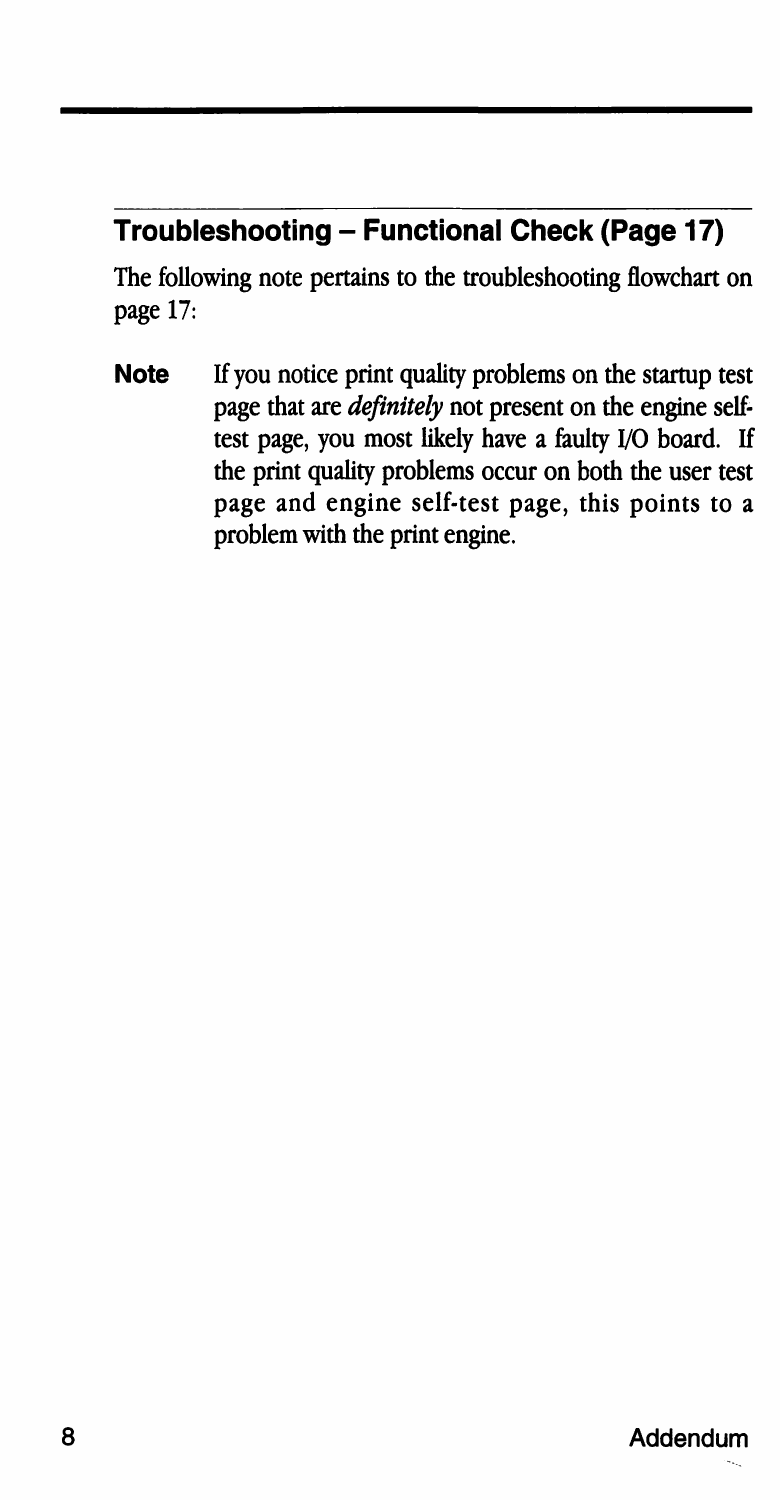# **Troubleshooting Tables (Pages 24-54)**

Following are corrections to specific steps in the LaserWriter II troubleshooting tables.

## **Table A - No Power (Page 24)**

Replace Steps 6-9 with the following:

| 6. | Remove the right<br>support plate and<br>locate fuse F1 in the<br>DC power supply. Is<br>fuse F1 open?                                                                                                                                                              | <b>Yes</b> | Replace fuse F1. Use<br>a 125-volt, 6.3 amp<br>replacement. |
|----|---------------------------------------------------------------------------------------------------------------------------------------------------------------------------------------------------------------------------------------------------------------------|------------|-------------------------------------------------------------|
| 7. | Unplug the printer and<br>remove the DC power<br>supply. Plug in the<br>printer, close the top<br>cover, and switch on<br>the printer. Measure<br>the voltage across the<br>outer two pins of<br>connector J502. Is the<br>reading approximately<br><b>118 VAC?</b> | <b>No</b>  | Replace the power<br>supply block.                          |
| 8. | Replace the DC power<br>supply. Measure the<br>voltage across DC<br>controller PCA<br>connector pins J212-4<br>(+5 VDC) and J212-1<br>(GND). Does the DC<br>power supply generate<br>+2.5 to +5 VDC?                                                                | No         | Replace the DC power<br>supply.                             |
| 9. | Measure the voltage<br>across DC controller<br>PCA connector pins<br>J212-7 (REMOTE*) and<br>J212-1 (GND). Does<br>the voltage drop from<br>approximately 3 VDC to<br>0 VDC when you switch                                                                         | Yes<br>No  | Replace the DC power<br>supply.<br>Replace the DC           |
|    | on the power?                                                                                                                                                                                                                                                       |            | controller PCA.                                             |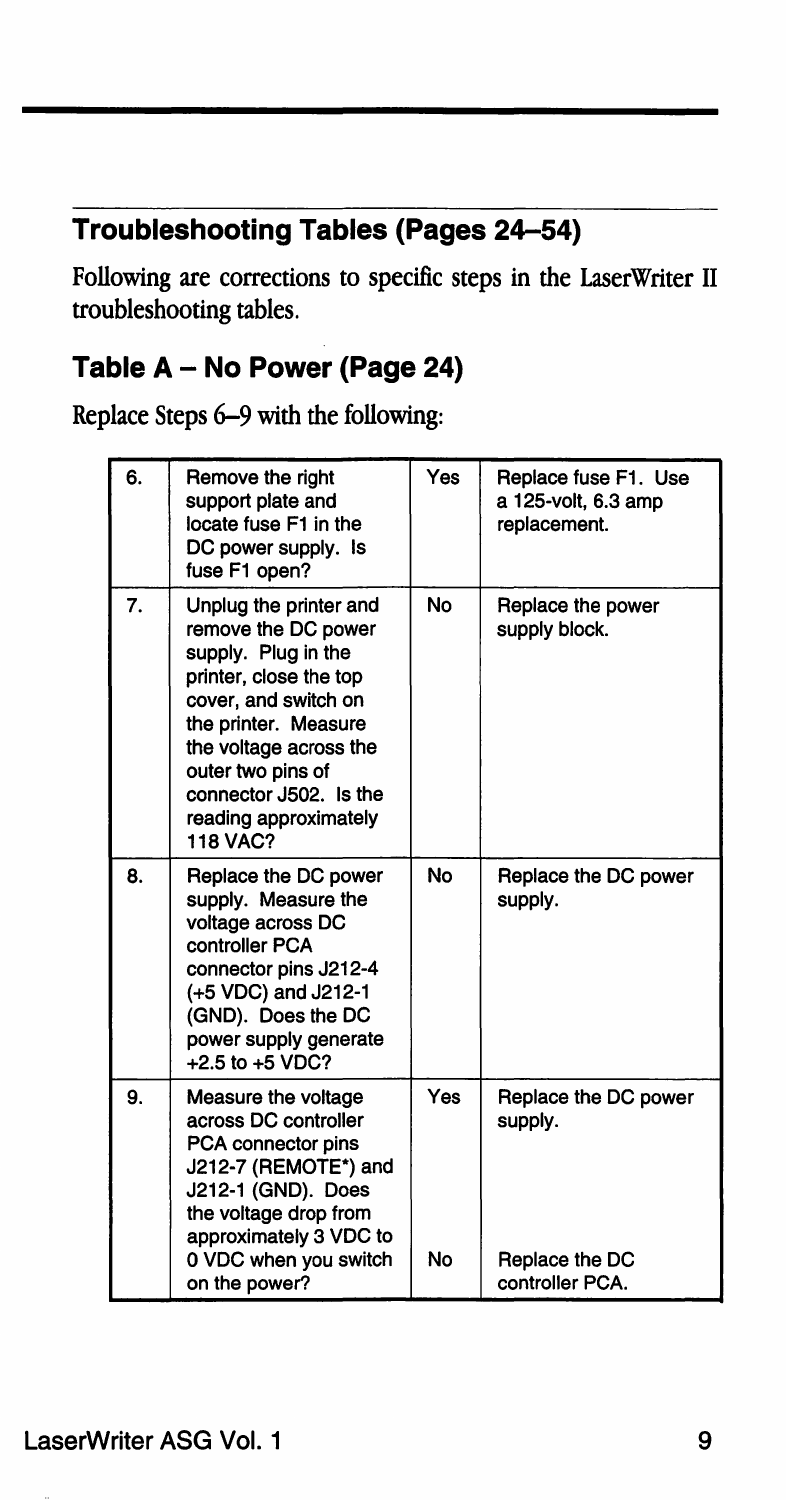# **Table D-Heater Bulb Does Not Operate (Page 31)**

Replace Steps 1-3 with the following:

| 1. | Remove the fuser<br>assembly and measure<br>the resistance between<br>the two pins at<br>connector J103. (J103<br>is the white receptacle<br>at the gear end of the<br>fuser assembly.) Is<br>there continuity?                    | No        | Check for continuity at<br>the heater bulb and the<br>thermoprotector (TP1),<br>and replace these<br>modules as necessary.<br>Note: To check for<br>continuity at the<br>thermoprotector.<br>remove the front, black<br>plastic cover from the<br>fuser assembly and<br>measure the resistance<br>between the two<br>screws (not the copper<br>connectors) that are on<br>either side of the<br>thermoprotector. |
|----|------------------------------------------------------------------------------------------------------------------------------------------------------------------------------------------------------------------------------------|-----------|------------------------------------------------------------------------------------------------------------------------------------------------------------------------------------------------------------------------------------------------------------------------------------------------------------------------------------------------------------------------------------------------------------------|
| 2. | Measure the resistance<br>across the thermistor<br>by connecting the<br>multimeter to fuser PCA<br>connector pins J331-4<br>(FSRTH) and J331-5<br>(GND). Is the<br>resistance at room<br>temperature between 1<br>and 1.6 megohms? | <b>No</b> | Replace the fuser<br>assembly. If the<br>problem persists, check<br>the cable connections<br>between the fuser PCA<br>(J331) and the DC<br>controller PCA (J206).<br>If the connections are<br>secure, replace the DC-<br>controller-to-fuser<br>cable.                                                                                                                                                          |
| 3. | Step 3 has been<br>deleted. Go to Step 4.                                                                                                                                                                                          |           |                                                                                                                                                                                                                                                                                                                                                                                                                  |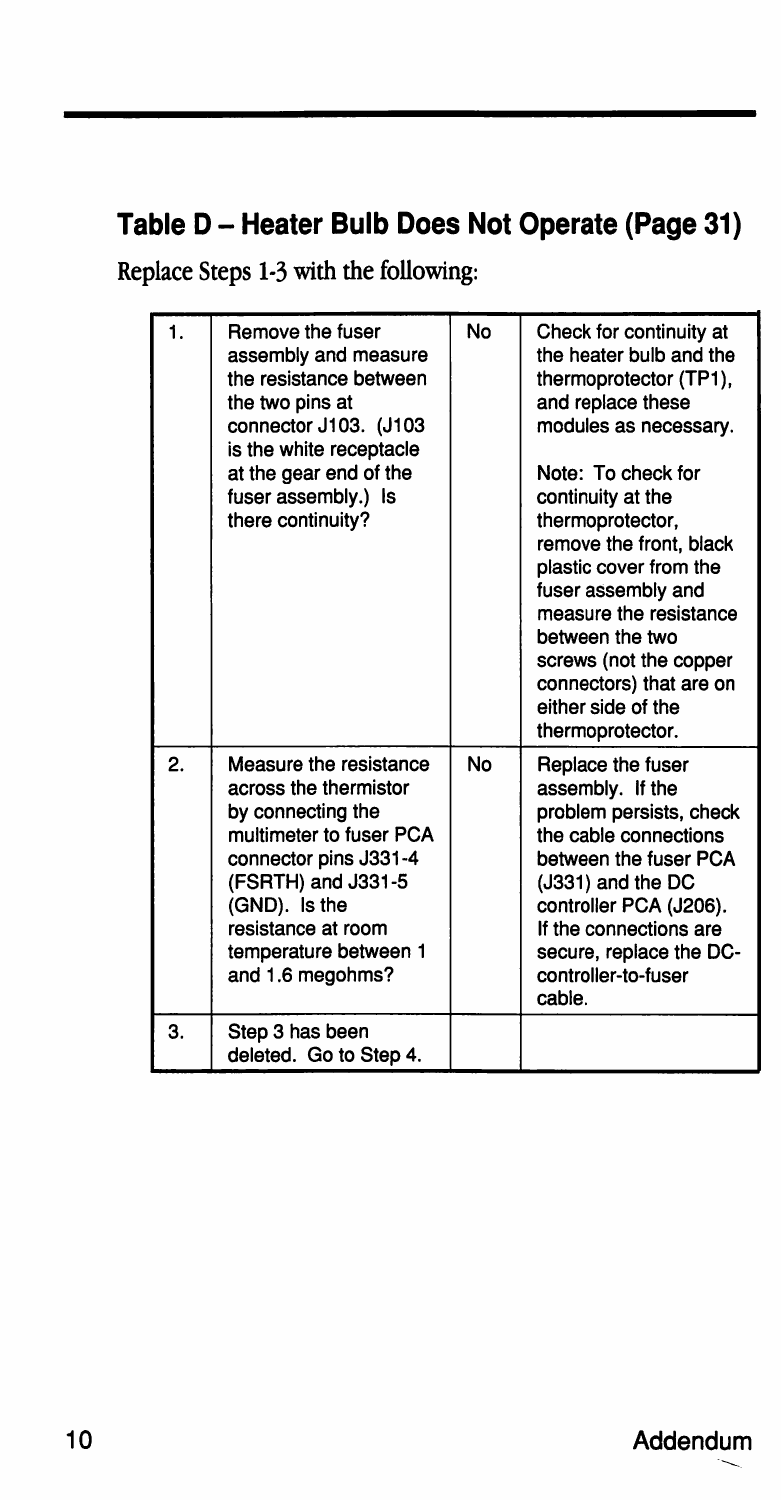#### **Table H - Paper-Out LED Lights When There is Paper {Page 33)**

Replace Step 4 with the following:

| 4. | Are the paper cassette<br>microswitches (SW201,<br>SW202, or SW203) on<br>the DC controller PCA<br>damaged? | Yes | Unbend the levers or<br>replace the DC<br>controller board. |
|----|-------------------------------------------------------------------------------------------------------------|-----|-------------------------------------------------------------|
|----|-------------------------------------------------------------------------------------------------------------|-----|-------------------------------------------------------------|

Replace Step 6 with the following:

| 6. | When you remove and<br>insert the paper<br>cassette, does the<br>voltage between DC<br>controller pins J213-8<br>(PEMP*) and J213-6<br>(GND) toggle from +5<br>VDC (inserted) to 0<br>VDC (removed)? | No  | Replace the distribution<br>PCA.  |
|----|------------------------------------------------------------------------------------------------------------------------------------------------------------------------------------------------------|-----|-----------------------------------|
|    | * To locate pins 8 and<br>6, count from pin 1,<br>which is nearest the<br>motor.                                                                                                                     | Yes | Replace the DC<br>controller PCA. |

#### **Table M1 - Light Image/Faded Print: Whole Print {Page38)**

Replace Step 2 with the following:

| 2. | Is the low-toner LED on<br>the status panel on? | Yes | First verify that the<br>screw holding down the<br>ground wire on the<br>HVPS is in the correct<br>position. If the problem<br>persists, install a new<br>Apple toner cartridge. |
|----|-------------------------------------------------|-----|----------------------------------------------------------------------------------------------------------------------------------------------------------------------------------|
|----|-------------------------------------------------|-----|----------------------------------------------------------------------------------------------------------------------------------------------------------------------------------|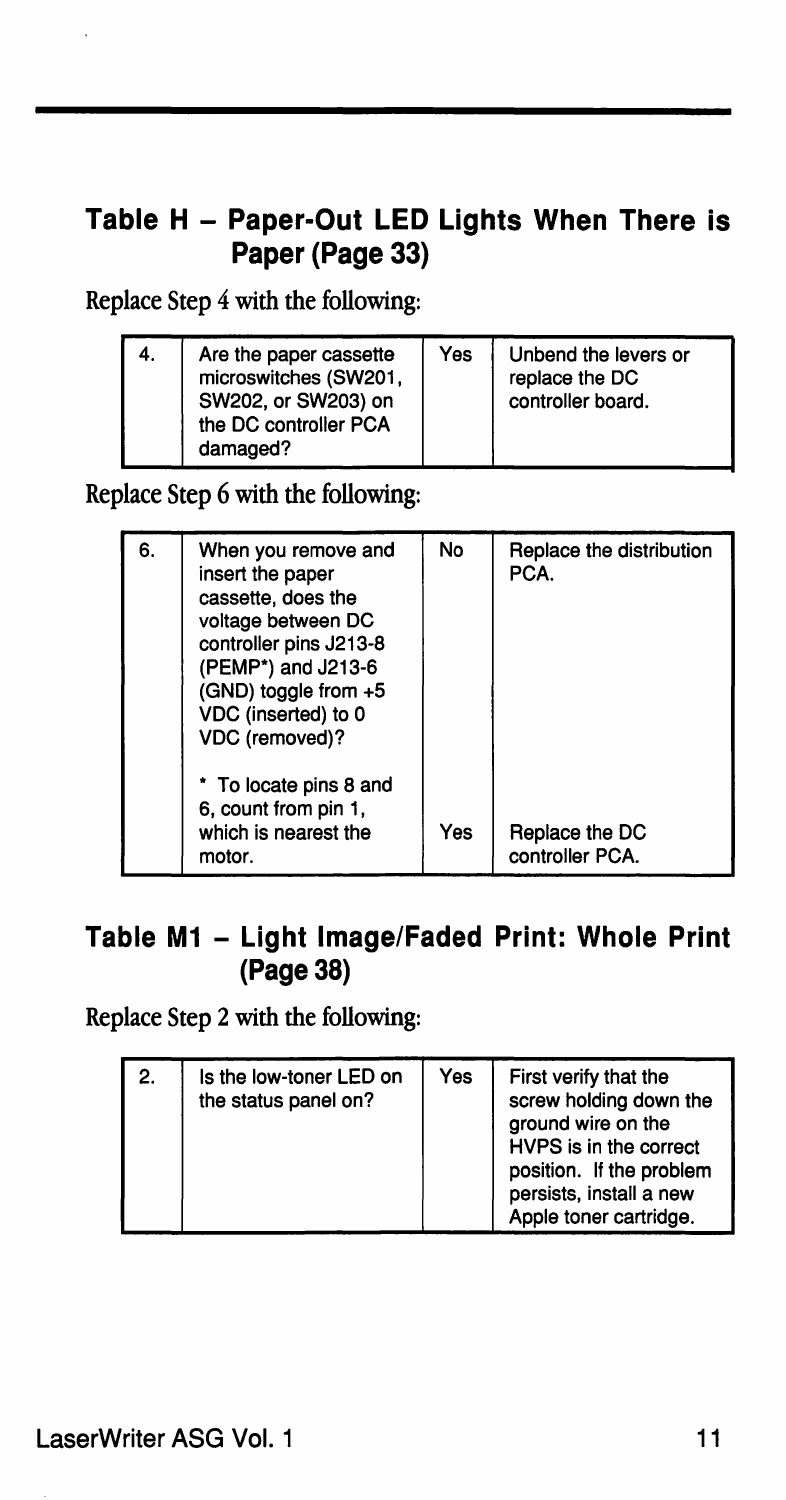## **Table M3-All·Blank Print (Page 41)**

Replace Steps 1-3 with the following:

| 1. | Have you removed the<br>toner cartridge sealing<br>tape? | No  | Remove the sealing<br>tape.               |
|----|----------------------------------------------------------|-----|-------------------------------------------|
| 2. | Is the Low-Toner LED<br>on the status panel on?          | Yes | Replace the toner<br>cartridge.           |
| 3. | Are the Paper-Out and<br>Paper Jam LEDs<br>flashing?     | Yes | Replace the<br>laser/scanner<br>assembly. |

#### **Table M4 - Black Image (Page 42)**

Replace Step 2 with the following:

| 2. | Is the HV connector<br>assembly mounted<br>properly to the chassis<br>with the correct<br>screws?                                                                                                                                                                                                                                                                   | No         | Reseat the HV<br>connector assembly<br>and make sure you are<br>using the correct<br>screws.                                                                                                                                                                                                                                                            |
|----|---------------------------------------------------------------------------------------------------------------------------------------------------------------------------------------------------------------------------------------------------------------------------------------------------------------------------------------------------------------------|------------|---------------------------------------------------------------------------------------------------------------------------------------------------------------------------------------------------------------------------------------------------------------------------------------------------------------------------------------------------------|
| 3. | Remove the high-<br>voltage power supply,<br>install a toner cartridge.<br>and close the top cover.<br>Connect the multimeter<br>across high-voltage<br>power supply connector<br>pins J601-3 (HV10N)<br>and J607-7 (GND).<br>Switch on the printer.<br>Does the voltage drop<br>from $+16$ VDC to 0<br>VDC one second after<br>the main motor starts to<br>rotate? | Yes.<br>No | Verify that high-voltage<br>connector pin TB603-2<br>is making good contact<br>with the toner cartridge<br>primary corona. If it is,<br>replace the high-<br>voltage power supply.<br>Verify that the high-<br>voltage power supply<br>cable is securely<br>attached to DC<br>controller connector<br>J211. If it is, replace<br>the DC controller PCA. |

 $\ddot{\phantom{0}}$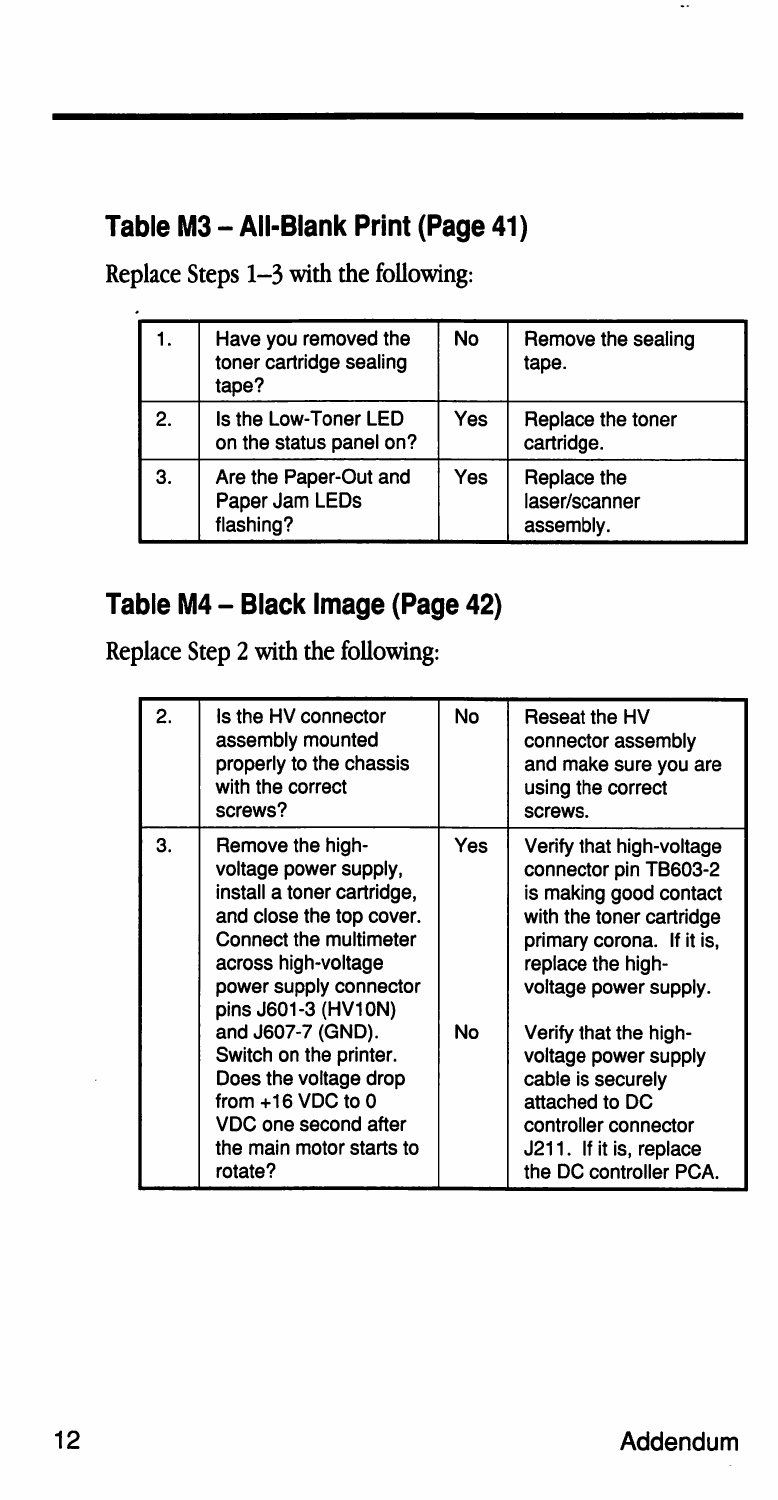#### **Table MS - Stained Print/Repetitive Defects (Page 43)**

Replace Step 5 with the following:

| Is the pickup roller | Yes | Clean the pickup roller. |
|----------------------|-----|--------------------------|
| dirty?               |     |                          |

#### **Table M14- Faulty Registration (Page 47)**

Replace Step 3 with the following:

| Is the pickup roller dirty,<br>Yes<br>Clean or replace the<br>o.<br>worn, or damaged?<br>pickup roller. |  |
|---------------------------------------------------------------------------------------------------------|--|
|---------------------------------------------------------------------------------------------------------|--|

#### **Table M19- Foggy Print (Page 49)**

Replace Step 4 with the following:

| Is the pickup roller | Yes | Clean the pickup roller. |
|----------------------|-----|--------------------------|
| dirty?               |     |                          |

#### **Table M20 - Horizontal Banding (Page 49)**

Replace Step 4 with the following:

| Is the pickup roller | Yes | Clean the pickup roller. |
|----------------------|-----|--------------------------|
| dirty?               |     |                          |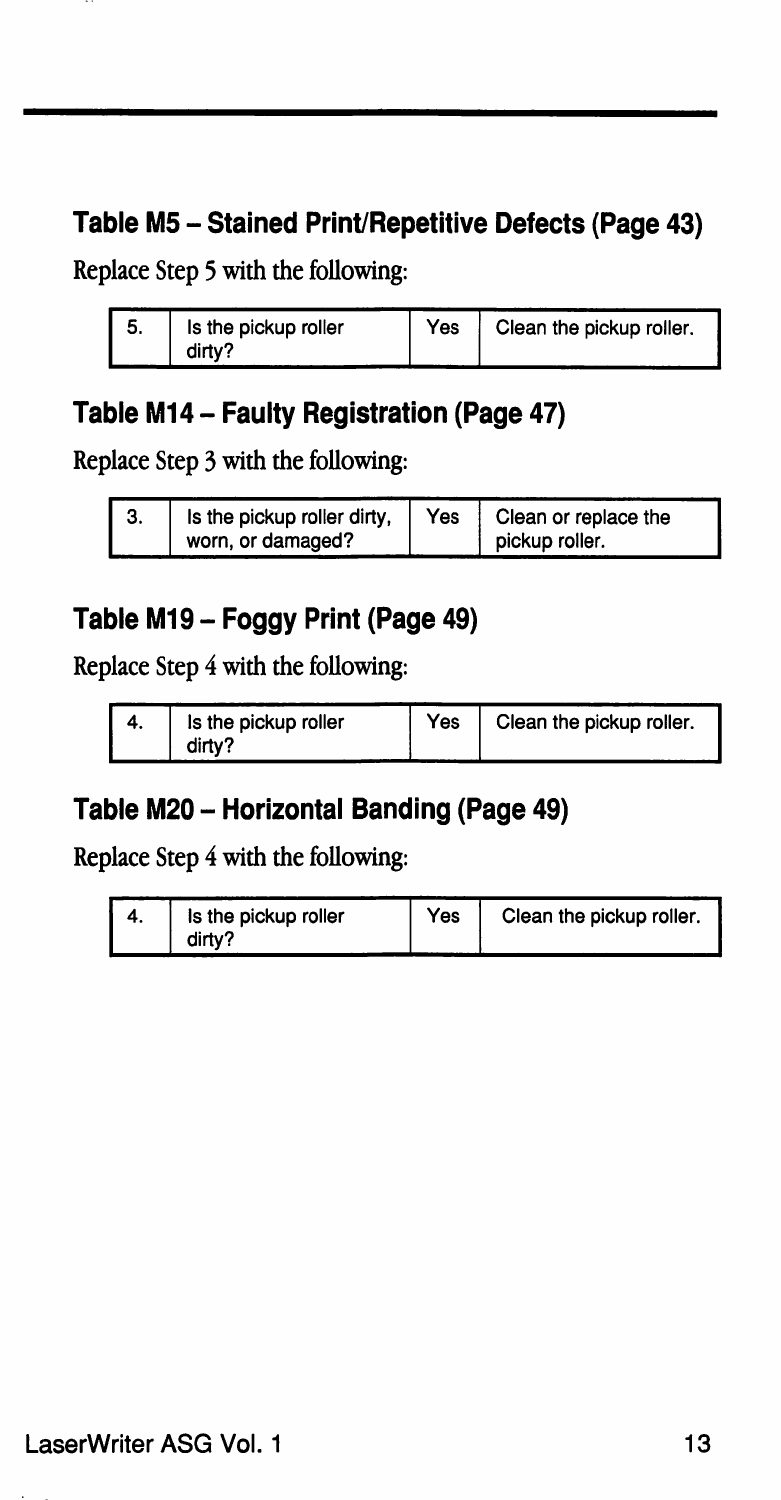## Table N2 - Jams in Pickup/Transfer Area (Page 52)

Replace Step 6 with the following:

| о. | Is the pickup roller dirty, | Yes | Clean or replace the |
|----|-----------------------------|-----|----------------------|
|    | worn, or damaged?           |     | pickup roller.       |

#### Replace Step 9 with the following:

| 9. | Connect the multimeter<br>to DC controller PCA<br>pins J213-4 (CPUD)<br>and J213-6 (GND).<br>Perform an engine self-<br>test. Does the voltage<br>change from 0 VDC to<br>about +5 VDC two<br>seconds after the main<br>motor starts to rotate? | No | Replace the DC<br>controller PCA. |
|----|-------------------------------------------------------------------------------------------------------------------------------------------------------------------------------------------------------------------------------------------------|----|-----------------------------------|
|----|-------------------------------------------------------------------------------------------------------------------------------------------------------------------------------------------------------------------------------------------------|----|-----------------------------------|

#### **Table N4 - Jams in Fuser/Delivery Area (Page 53)**

Replace Steps 6 and 7 with the following three steps:

| 6. | Remove the left contact<br>cap from the fuser<br>assembly. Switch on<br>the printer. Connect<br>the multimeter between<br>pins J331-6 and J331-7<br>on the solder side of the<br>fuser PCA (the two pins<br>closest to the hinge end<br>of the printer). Does<br>the voltage change<br>from +5 VDC to 0 VDC<br>as you move the<br>delivery sensing lever<br>back and forth? | <b>Yes</b> | Verify that the cabling is<br>intact. If it is, replace<br>the DC controller PCA. |
|----|-----------------------------------------------------------------------------------------------------------------------------------------------------------------------------------------------------------------------------------------------------------------------------------------------------------------------------------------------------------------------------|------------|-----------------------------------------------------------------------------------|
| 7. | Is the fuser assembly<br>defective?                                                                                                                                                                                                                                                                                                                                         | Yes        | Replace the fuser<br>assembly.                                                    |
| 8. | Are the delivery rollers<br>worn or damaged?                                                                                                                                                                                                                                                                                                                                | Yes        | Replace the delivery<br>rollers, or replace the<br>fuser assembly.                |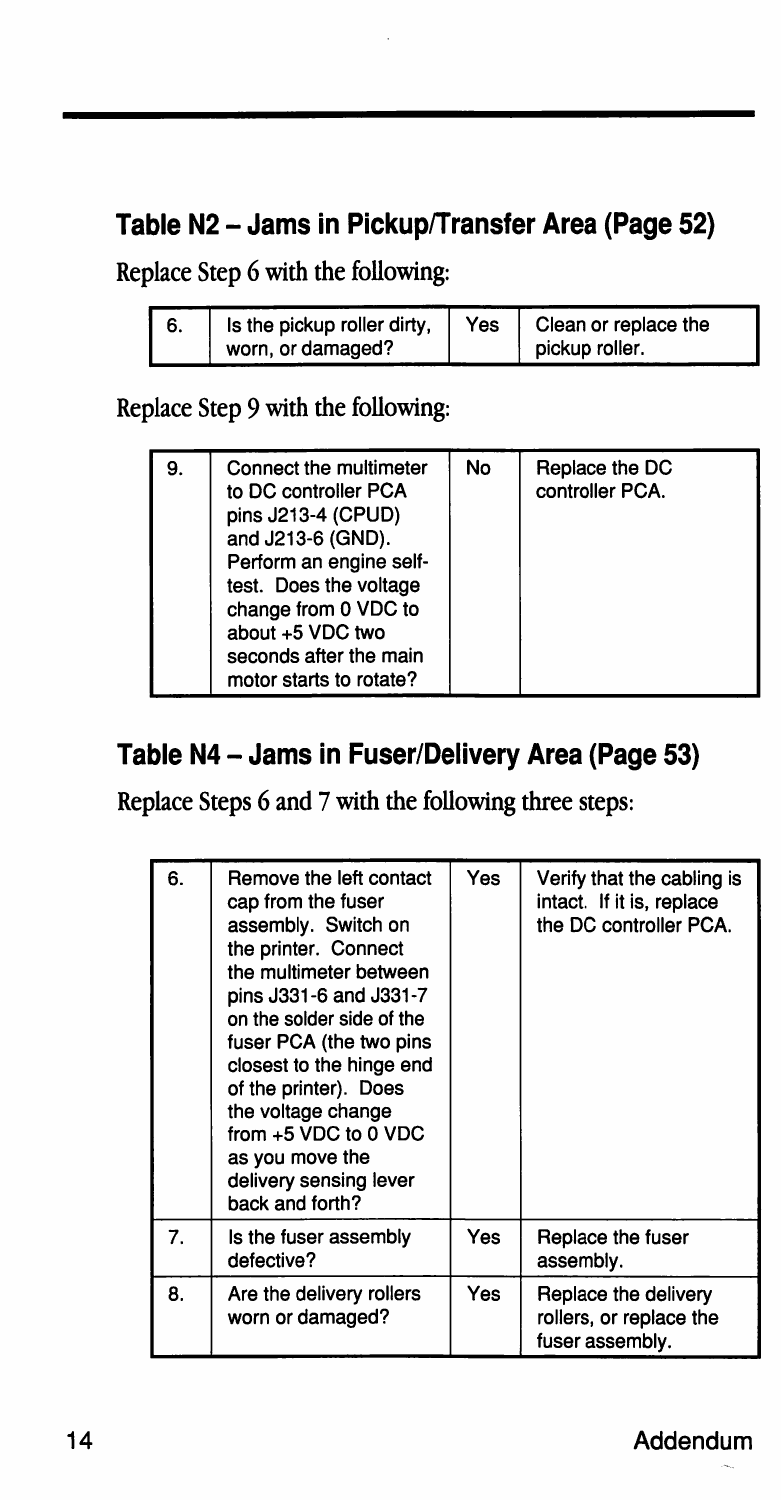## **Personal LaserWrlter SC/NT/NTR/LS and LS/L**

Following are updates to the Personal LaserWriter SC/NT/LS section of the *Apple Service Guide for LaserWriter Printers,* Volume 1. The page numbers in the section titles correspond to the page(s) in Volume 1 where the information originally appeared.

Also included in this section is new information on the Personal LaserWriter NTR and LS/L printers that was not previously included in the Volume 1 manual. The Personal LaserWriter SC, NT, NTR, LS, and LS/L all use the same print engine.

The Personal LaserWriter LS/Lis a cost-reduced version of the LS but is sold and packaged under the same LS name. Parts are not necessarily interchangeable between the two models. You can distinguish between the LS and LS/L printers as follows:

- LS-The power switch is on the left rear of the printer; the rear cover has an opening for an 1/0 board bracket and displays the family number M2000.
- LS/L-The power switch is on the right rear of the printer; the rear cover is solid plastic and displays the family number M2002.

The Personal LaserWriter NTR is a high-performance, networkable PostScript printer that can print documents 3 to 5 times faster than the Personal LaserWriter NT. It features RS-232 and RS-422 (LocalTalk) serial ports and a 36-pin Centronics parallel port.

Unless specified otherwise in this addendum, the Personal LaserWriter LS infonnation in Volume 1 also applies to the LS/L printer and the Personal LaserWriter NT information in Volume 1 also applies to the NTR printer.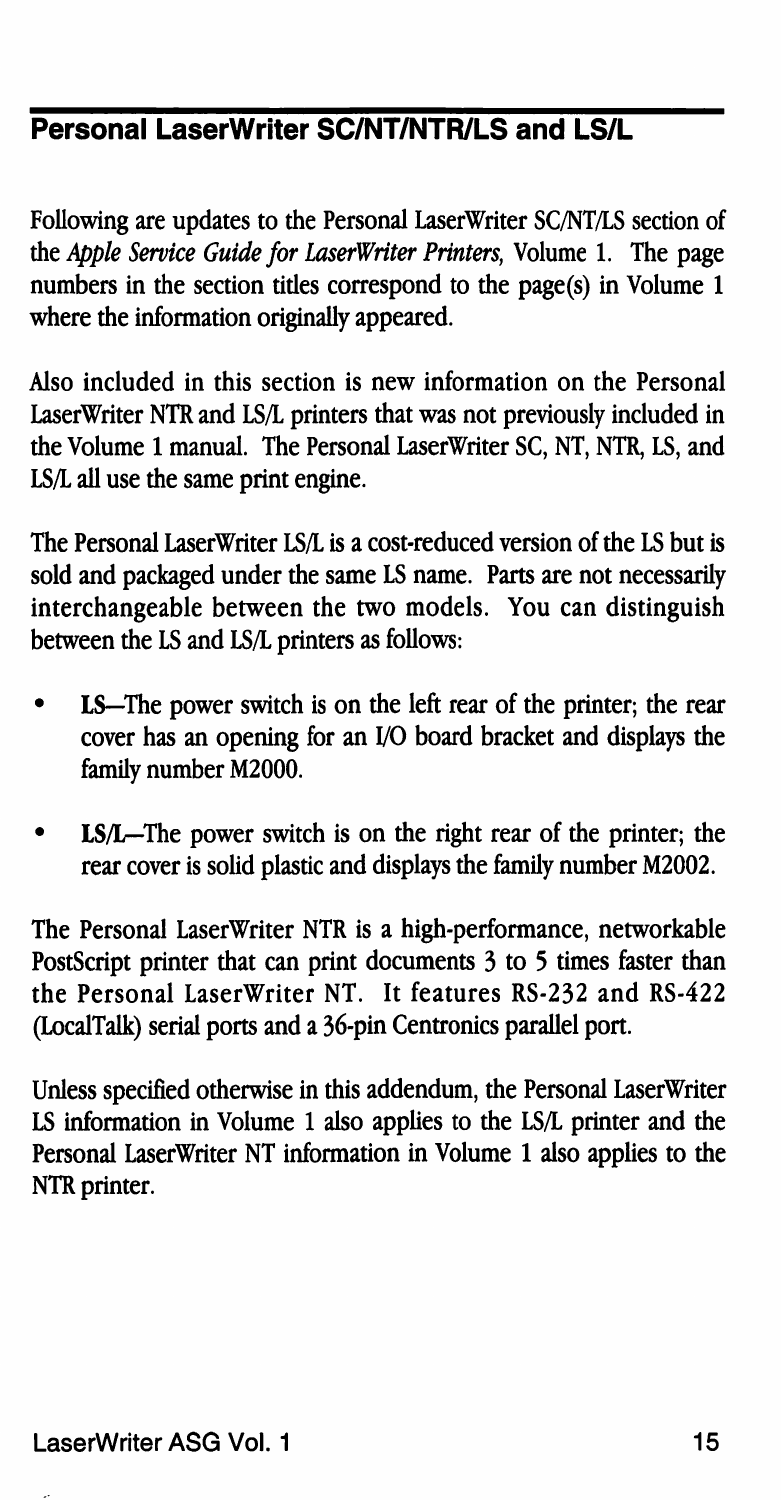#### **Exploded View (Page 3)**

The part referred to as the Fuser AC Connector Cable on the exploded view drawing is labeled incorrectly. The correct name for this part is the Fuser PCB Assembly.

#### **Parts List (Pages 4-5)**

| <b>Cassette Feeder Assembly</b>           |  |
|-------------------------------------------|--|
|                                           |  |
|                                           |  |
|                                           |  |
|                                           |  |
|                                           |  |
| Covers                                    |  |
|                                           |  |
|                                           |  |
|                                           |  |
|                                           |  |
|                                           |  |
|                                           |  |
|                                           |  |
|                                           |  |
| DC Controller PCB Mounting Plate, NT, SC, |  |
|                                           |  |
|                                           |  |
| Density-Adjusting PCB Assembly, NT, SC,   |  |
|                                           |  |
|                                           |  |
|                                           |  |
|                                           |  |

\*Some Personal LaserWriter IS printers have a solid bottom cover and some have a hollow center or "picture frame" bottom cover. Use the solid bottom cover, part number 949-0313, to replace either version of the bottom cover. The solid bottom cover fits all Personal LaserWriter IS printers; the "picture frame" version does not.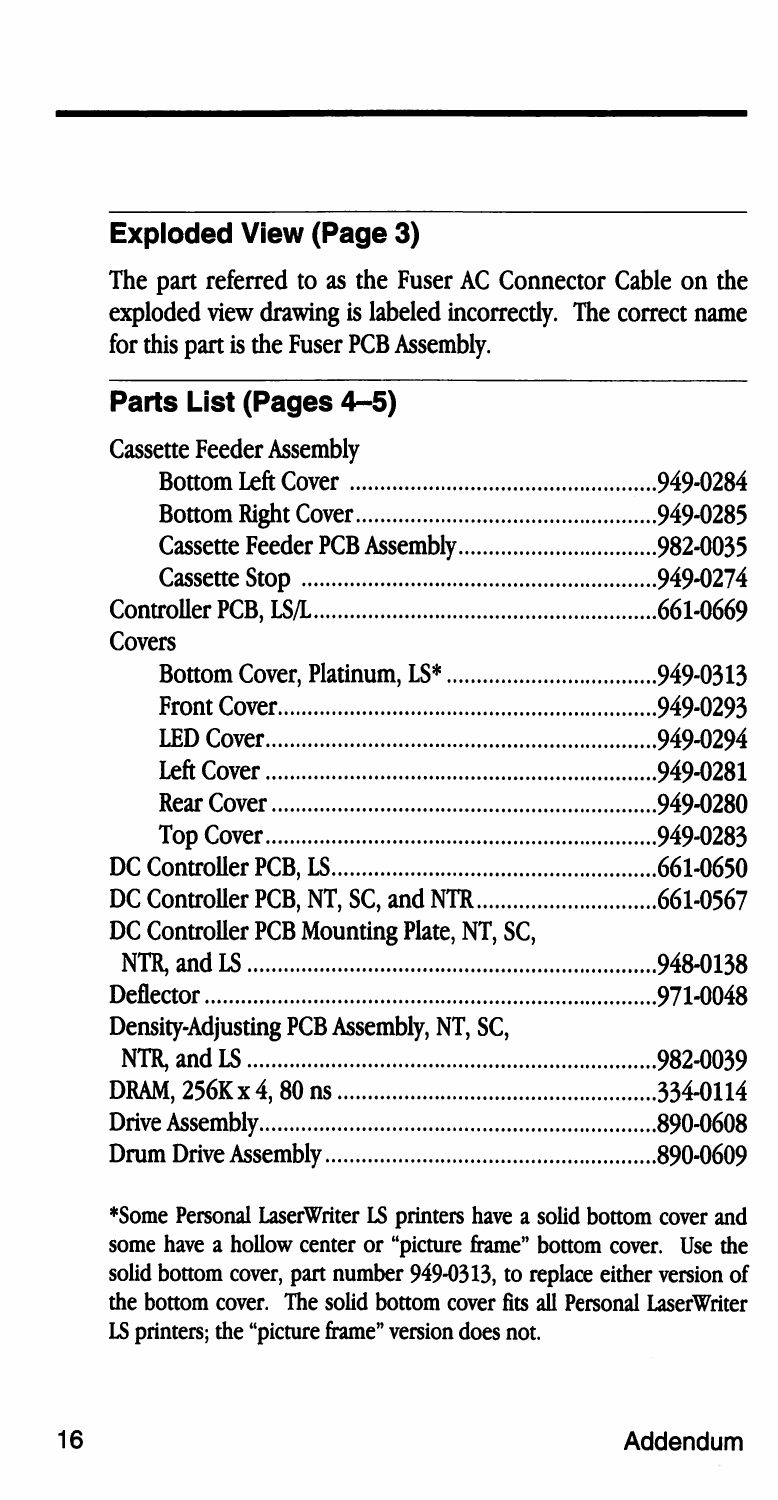| I/O Shield, NT and SC |  |
|-----------------------|--|
|                       |  |
|                       |  |
|                       |  |
|                       |  |

#### LaserWriter ASG Vol. 1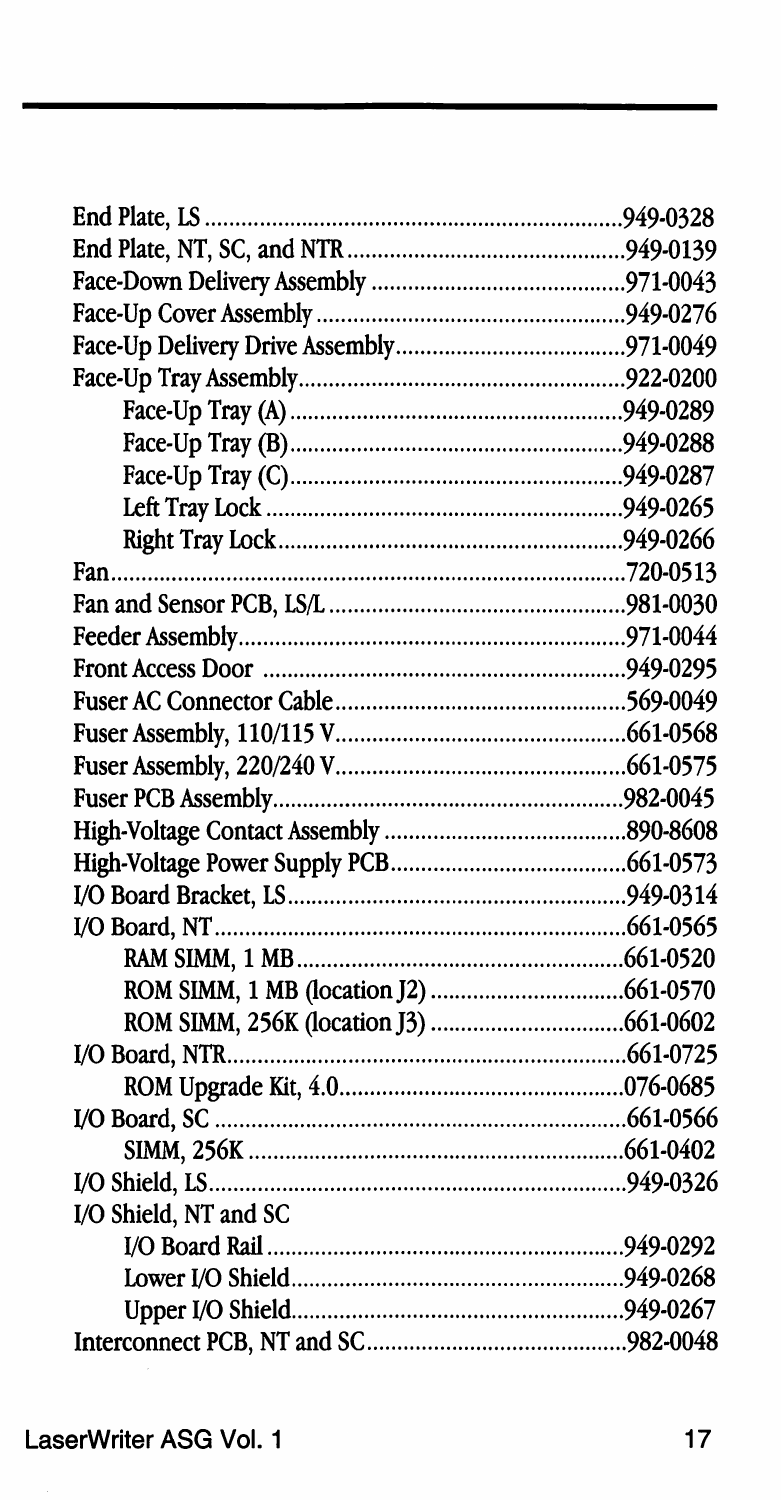| Transfer Roller                                     | 870-0103 |
|-----------------------------------------------------|----------|
| Transfer Roller Mount Assembly, Left Side890-8603   |          |
| Transfer Roller Mount Assembly, Right Side 890-0607 |          |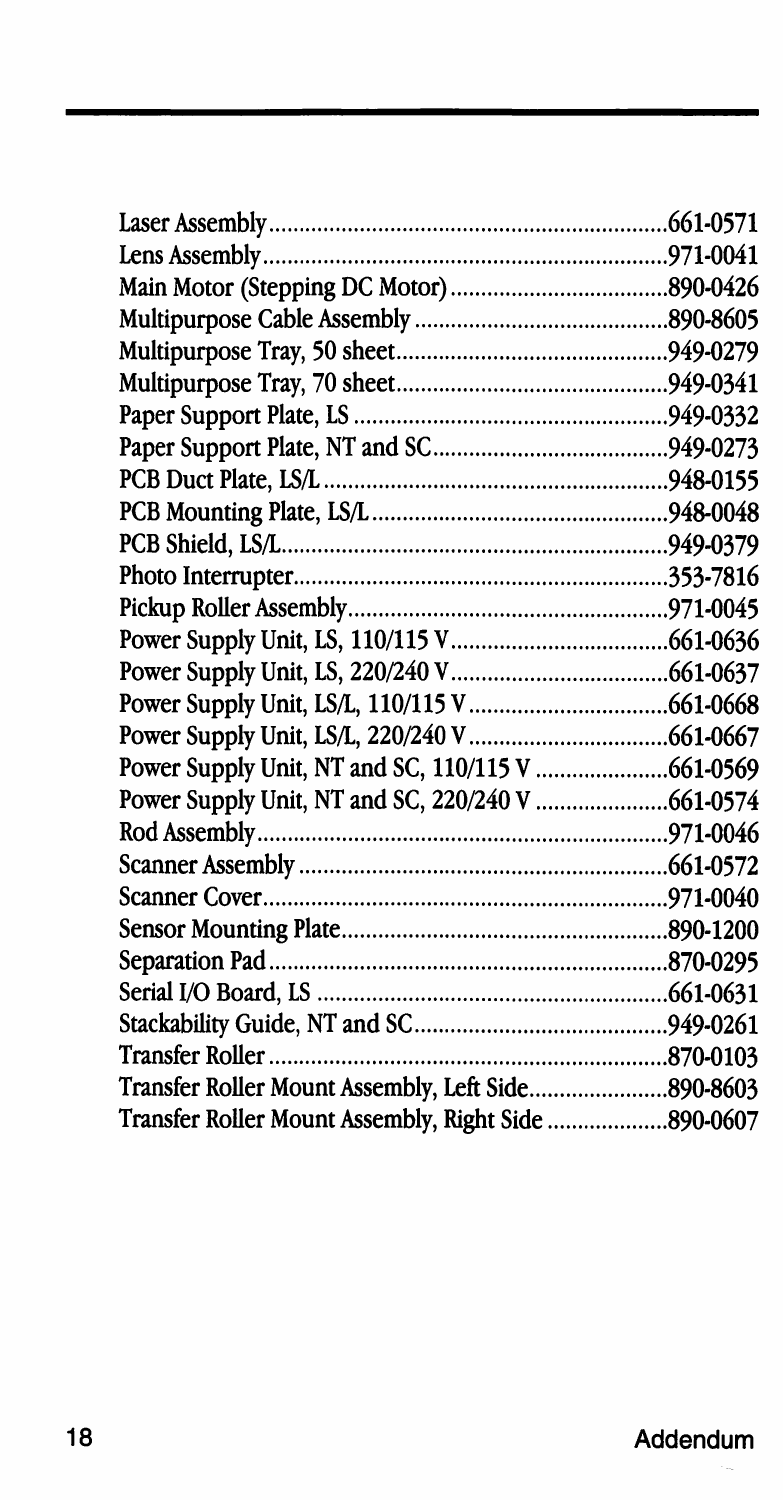#### **1/0 Board Identification (Page 8)**

Figure 2 shows the 1/0 board for the Personal LaserWriter NTR printer.



**Figure 2 1/0 Board for the Personal LaserWriter NTR**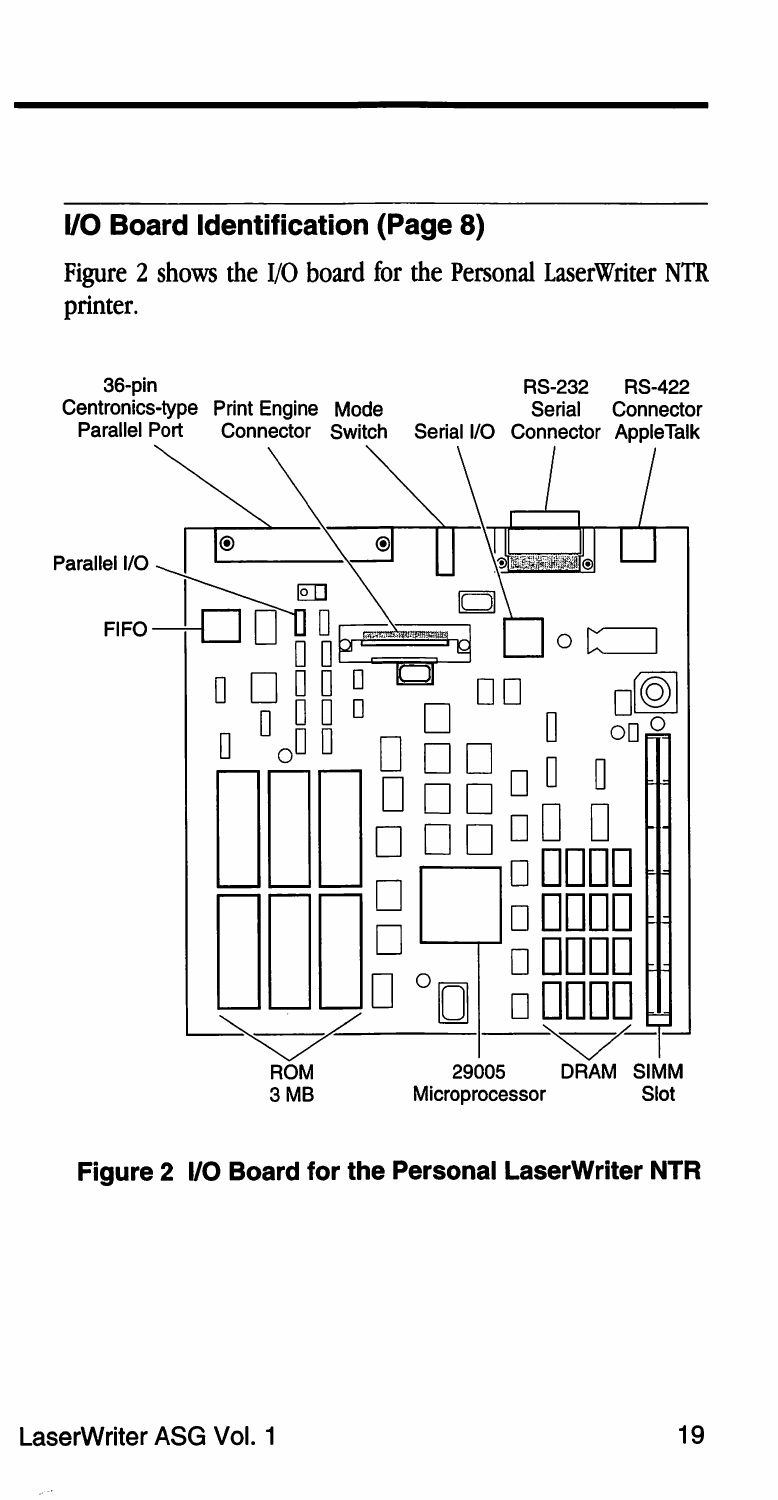Figure 3 shows the serial controller board for the Personal LaserWriter LS/L printer.



**Figure 3 Serial Controller Board for the Personal LaserWriter LS/L** 

#### Addendum

 $\epsilon_{\rm m}$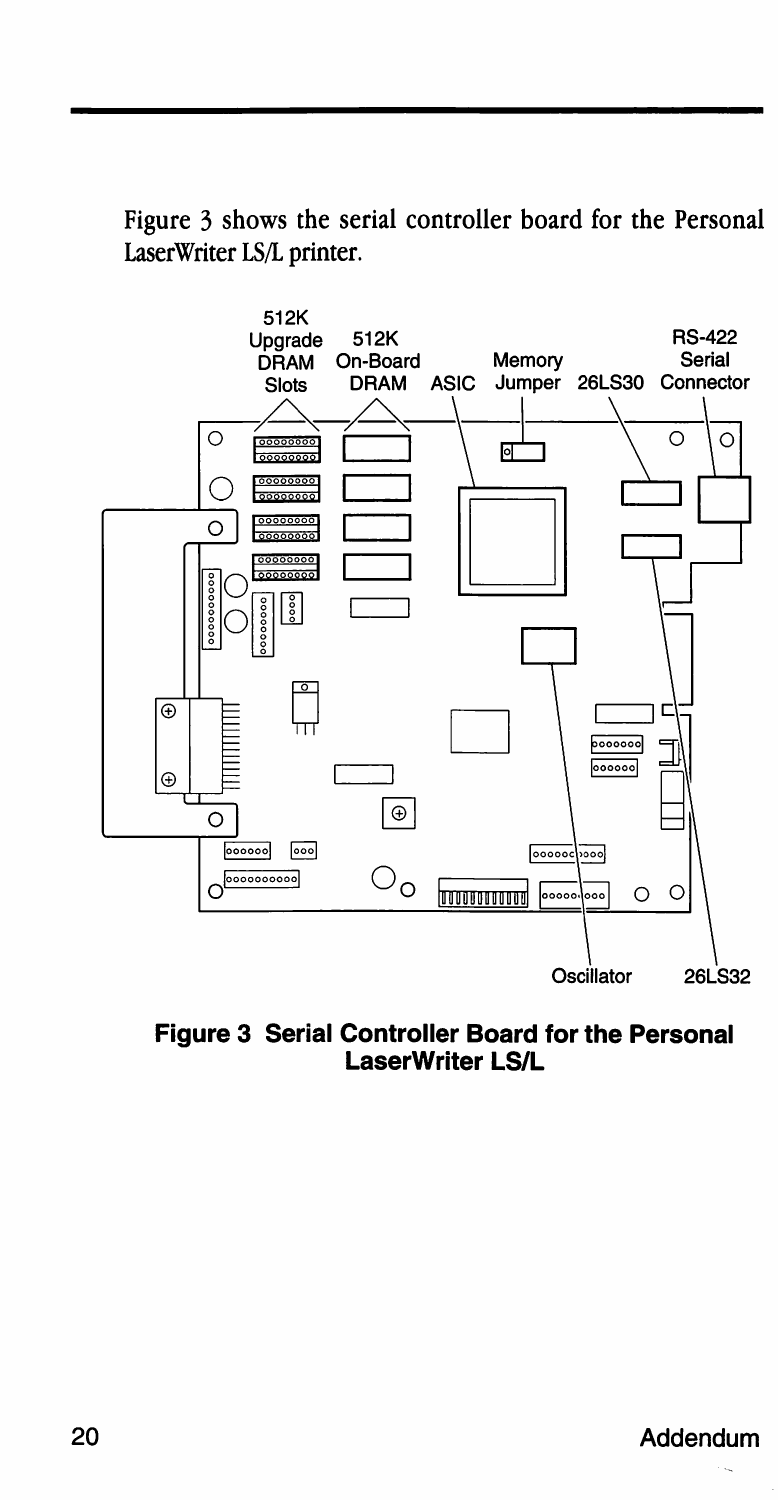# 110 Board Specifications (Page 9)

The following chart shows the 1/0 board specifications for the Personal LaserWriter NTR and IB/L printers.

| I/O Board Specifications     |                                                                                                                                                                                                                                                                 |                             |  |
|------------------------------|-----------------------------------------------------------------------------------------------------------------------------------------------------------------------------------------------------------------------------------------------------------------|-----------------------------|--|
|                              | NTR                                                                                                                                                                                                                                                             | <b>LS/L</b>                 |  |
| <b>Processor</b>             | N/A                                                                                                                                                                                                                                                             | N/A                         |  |
| <b>ROM</b>                   | 3 MB                                                                                                                                                                                                                                                            | N/A                         |  |
| RAM                          | 3 MB, expandable to<br>4 MB                                                                                                                                                                                                                                     | 512K, expandable to<br>1 MB |  |
| <b>Interfaces</b>            | LocalTalk, RS-232, RS-<br>422, Centronics parallel                                                                                                                                                                                                              | <b>RS-422</b>               |  |
| Printing<br><b>Protocols</b> | PostScript, HP LaserJet<br>Plus, and a subset of<br>Diablo 630                                                                                                                                                                                                  | QuickDraw                   |  |
| Built-in<br><b>Fonts</b>     | Courier, Gothic,<br>Helvetica, Helvetica<br>Narrow, IBM PC<br><b>Graphics Extended</b><br>Character Set (ECS),<br><b>ITC Avant Garde, ITC</b><br>Bookman, ITC Zapf<br>Chancery, ITC Zapf<br>Dingbats, New Century<br>Schoolbook, Palatino,<br>Symbol, and Times | N/A                         |  |

## Test Prints (Page 12)

To initiate a service test print from the IB/L printer, first remove the test button cover on the rear panel of the printer. You can then access the test button through the opening in the rear panel.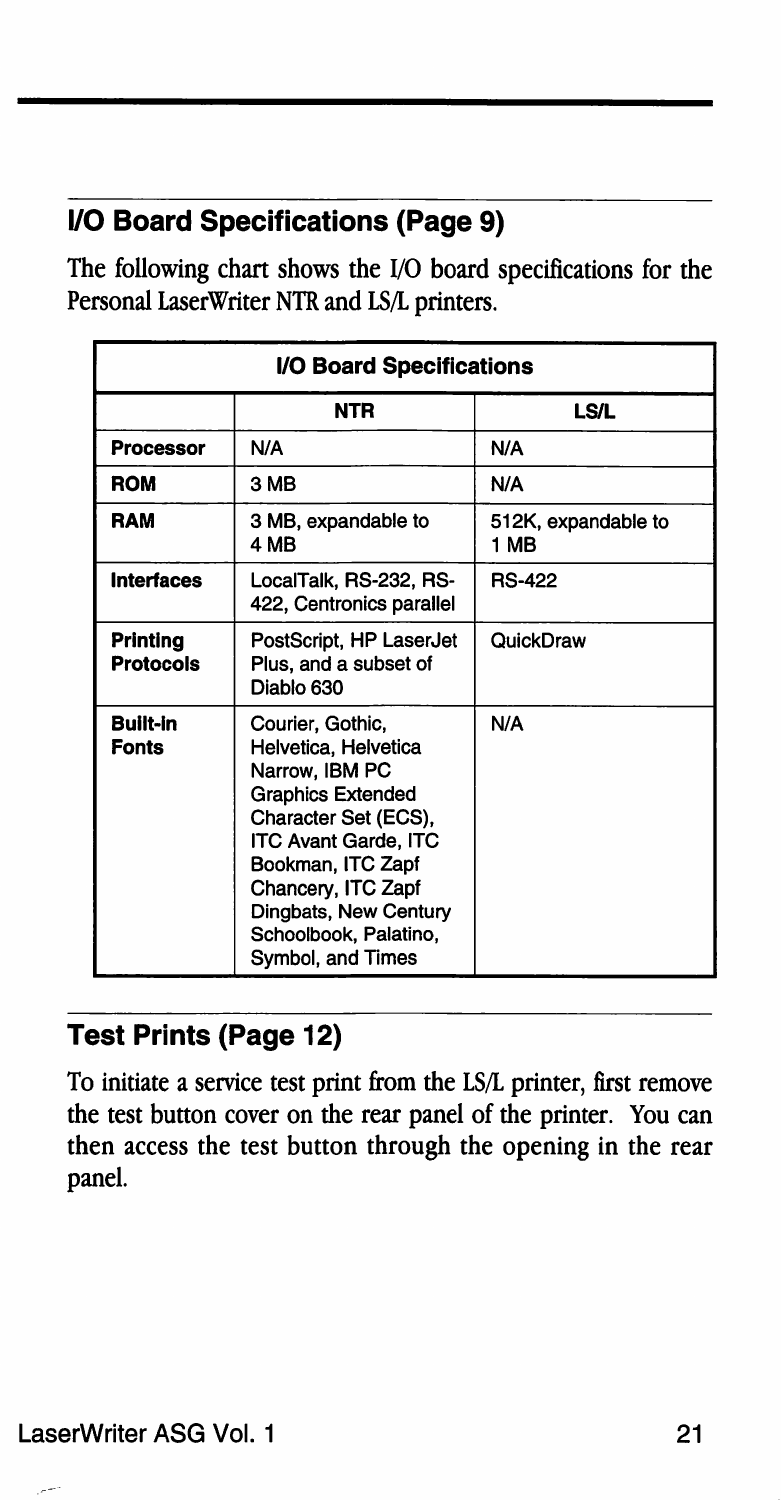# Troubleshooting Tables (Pages 24-47)

Following are updates to the troubleshooting tables for the Personal LaserWriter series of printers.

#### Table G-Laser/Scanner Malfunction (Page 31)

When you perform Steps 2 and 3 in this table, switch on the printer before measuring the voltage.

#### Table H-Print Quality Problems (Page 32)

Figure 4 below provides a better illustration of the Faulty Registration print quality problem.



Figure 4 Bad Registration

The following information should be added to the Print Quality Troubleshooting section:

Note If you are troubleshooting a Personal LaserWriter NT that only prints on the top half of the page and leaves the bottom half of the page blank, replace the fuser bulb or the fuser assembly. If you are troubleshooting a Personal LaserWriter NTR with this problem, upgrade the ROMs to version 4.0.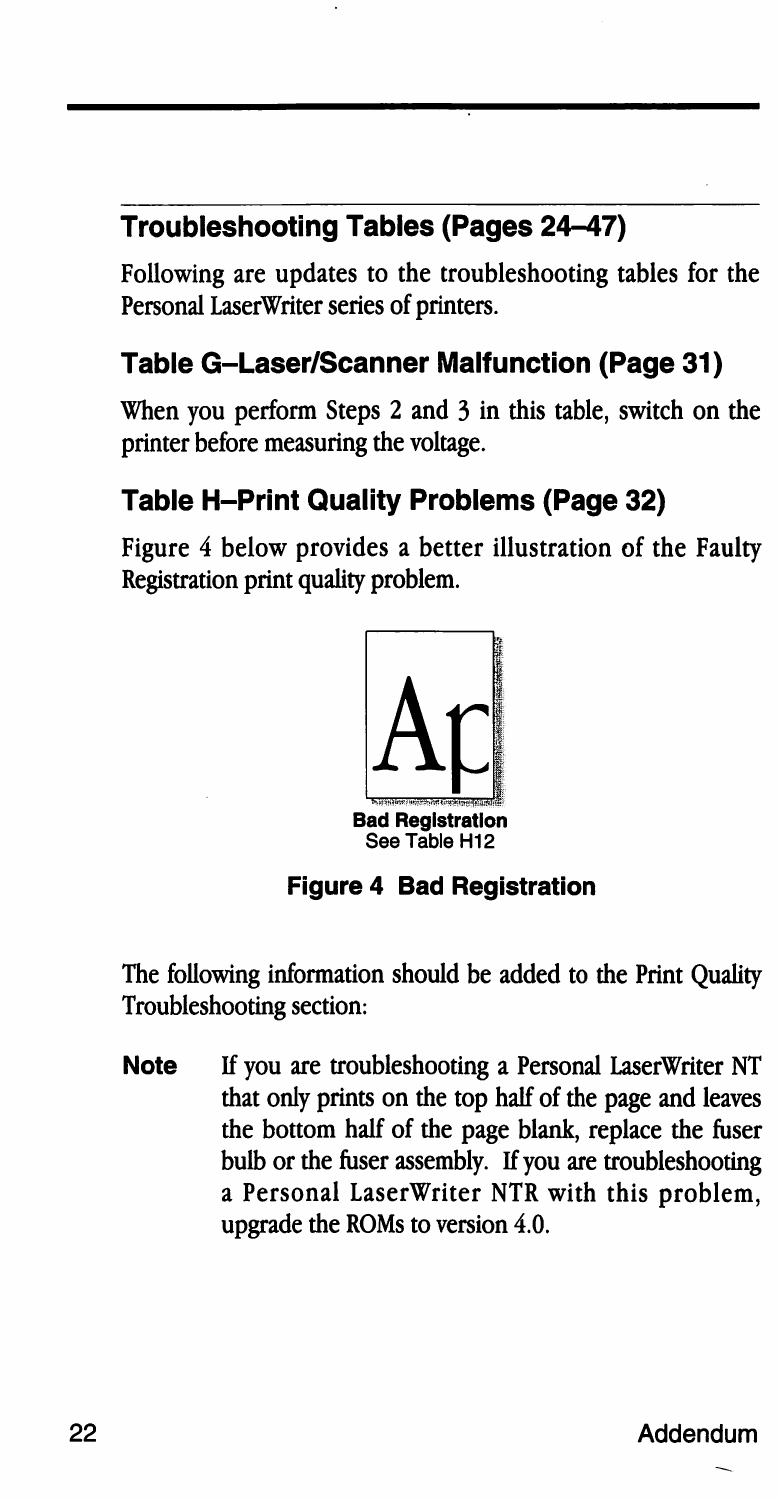## **Ports & Cables**

Following are updates to the Ports & Cables section of Volume 1. The page numbers in the section headers correspond to the page(s) in Volume 1 where the information originally appeared.

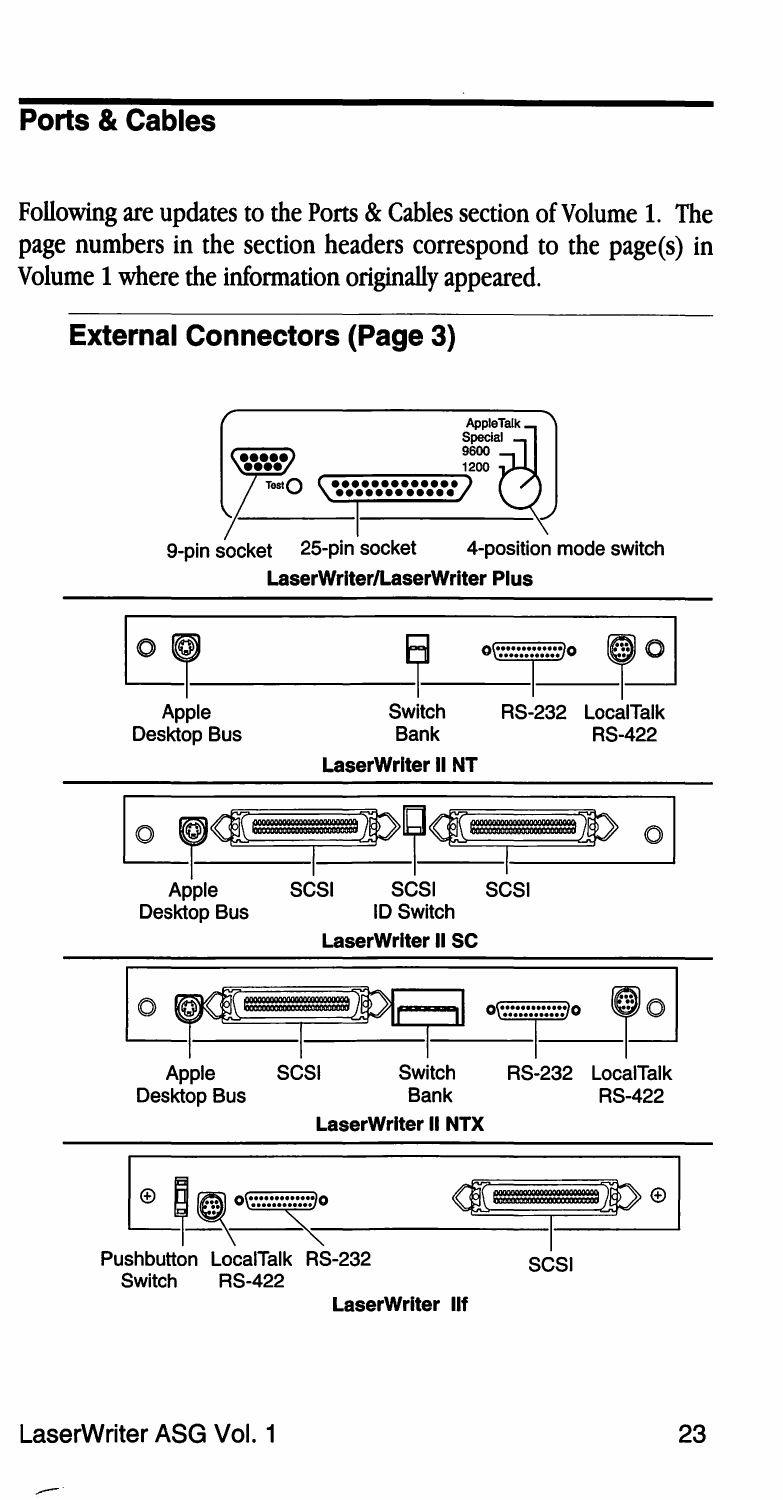

**Personal LaserWrlter LS/L**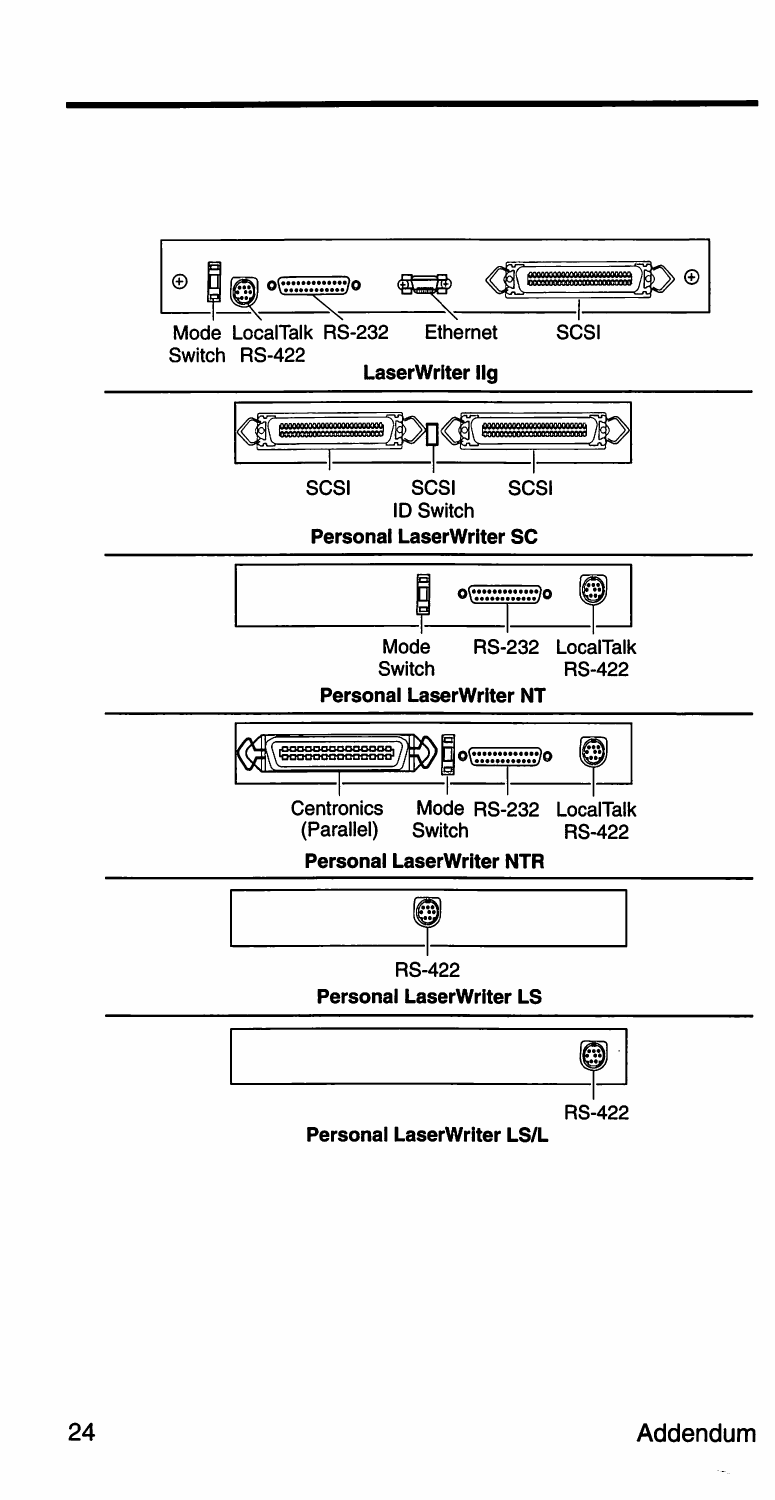#### **External Connectors-Pinouts (Page 6)**

The following correction is for the Personal LaserWriter SC, LaserWriter II SC, NTX, Ilf, and Ilg-SCSI Port table on page 6 of Volume 1:

The signal description listed for pin 38 should read Term Power  $(not +5$  Volts).